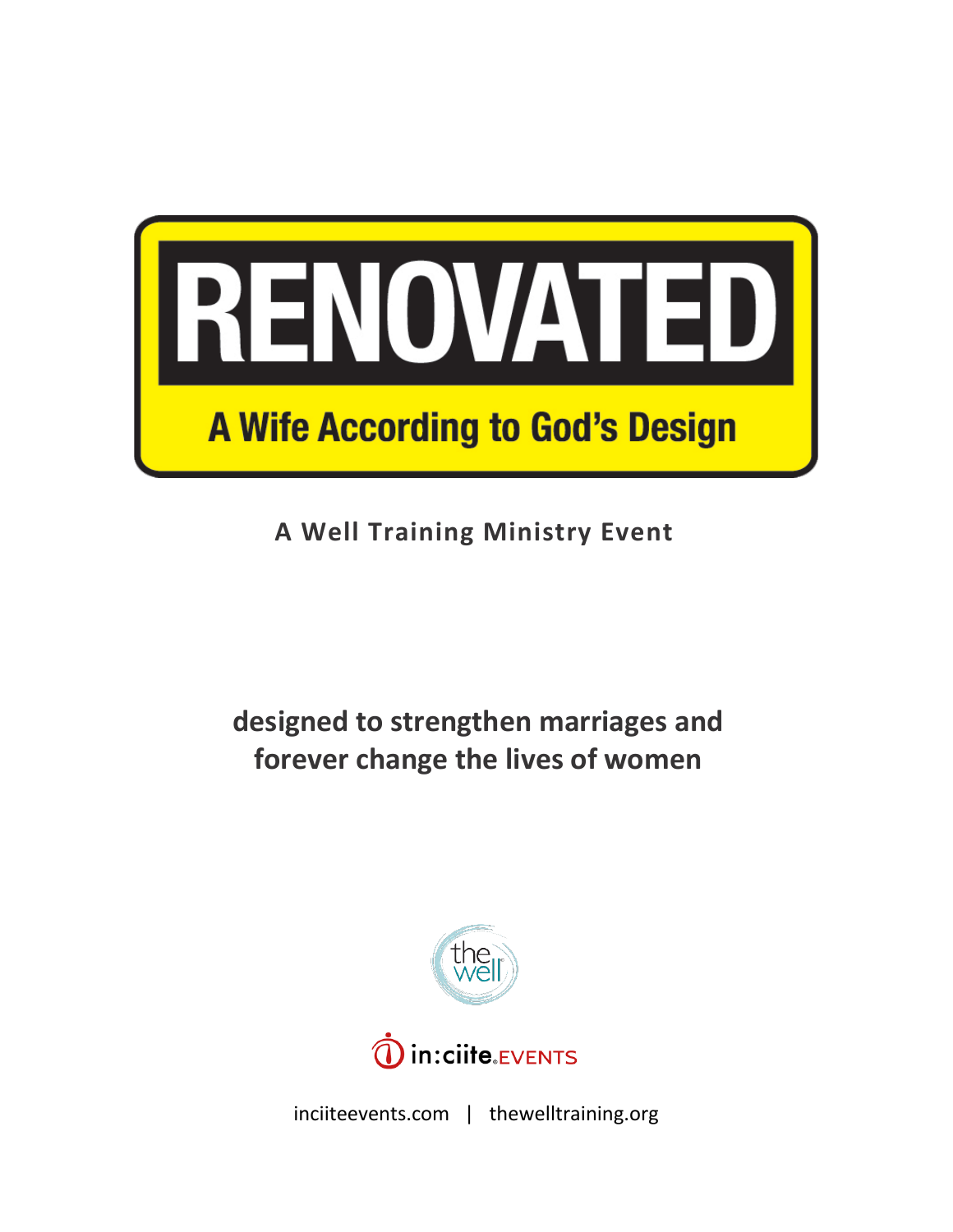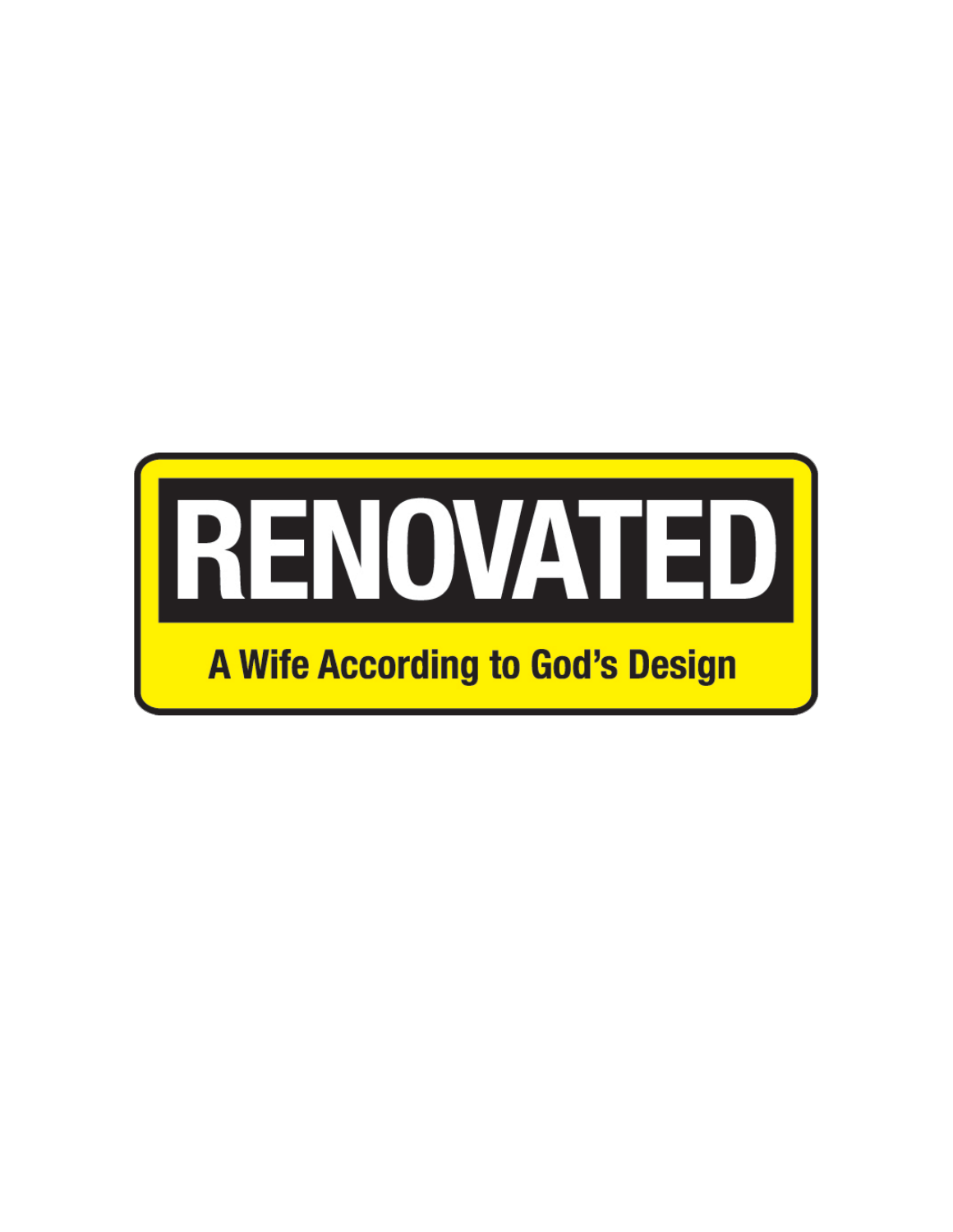### *Renovated: A Wife According to God's Design*

Published by The Well Training Ministry, Inc.

Updated 2021 for The Well Training Ministry, Inc.

P.O. Box 272 Odessa, FL 33556 thewelltraining.org

Written and edited by Susie Walther unless otherwise noted.

All rights reserved. No part of this publication may be reproduced for profit or modified without the expressed consent of the author.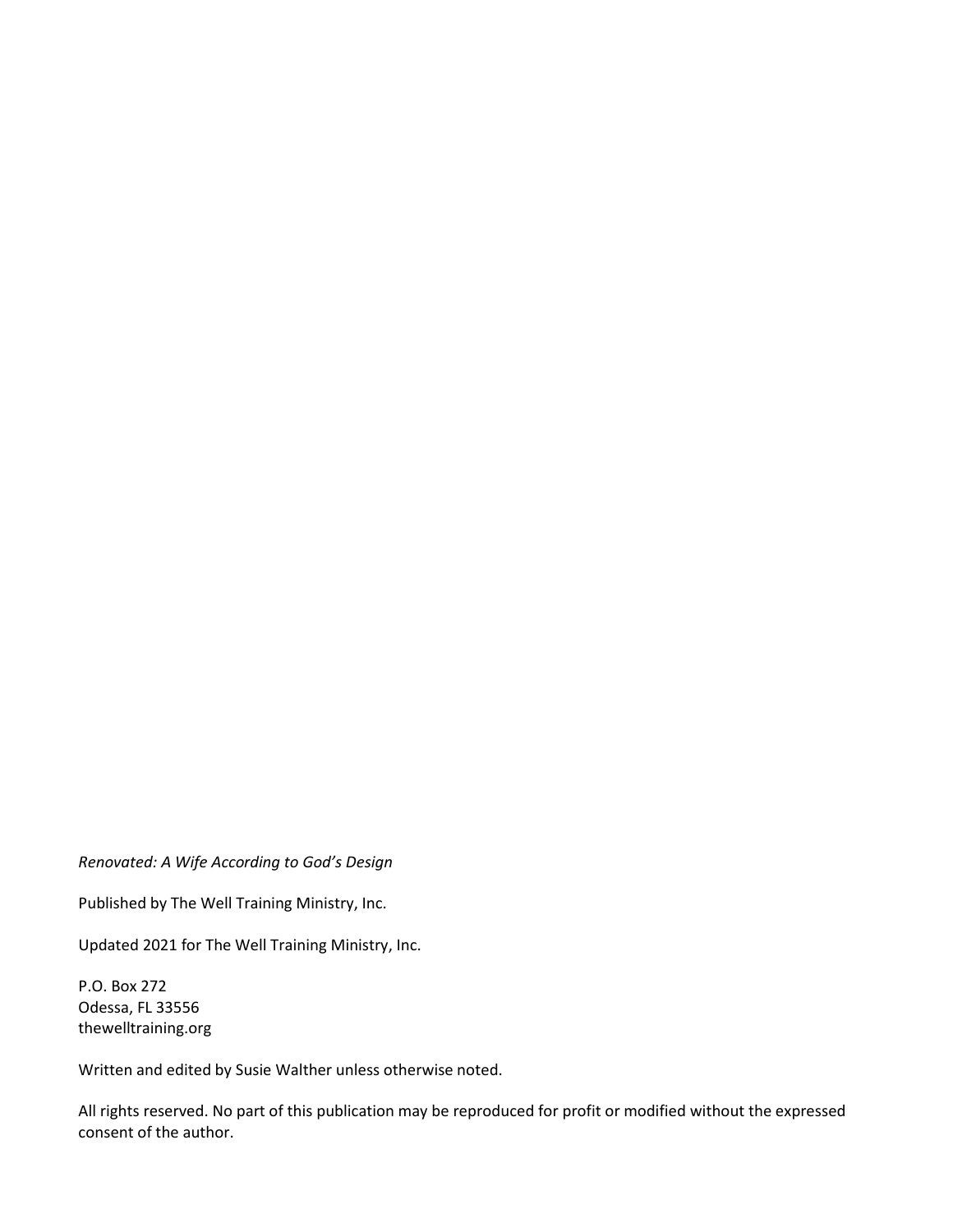"Forget the former things; do not dwell on the past. See, I am doing a new thing! Now it springs up! Do you not perceive it? I am making a way in the wilderness and streams in the wasteland."

**Isaiah43:18-19**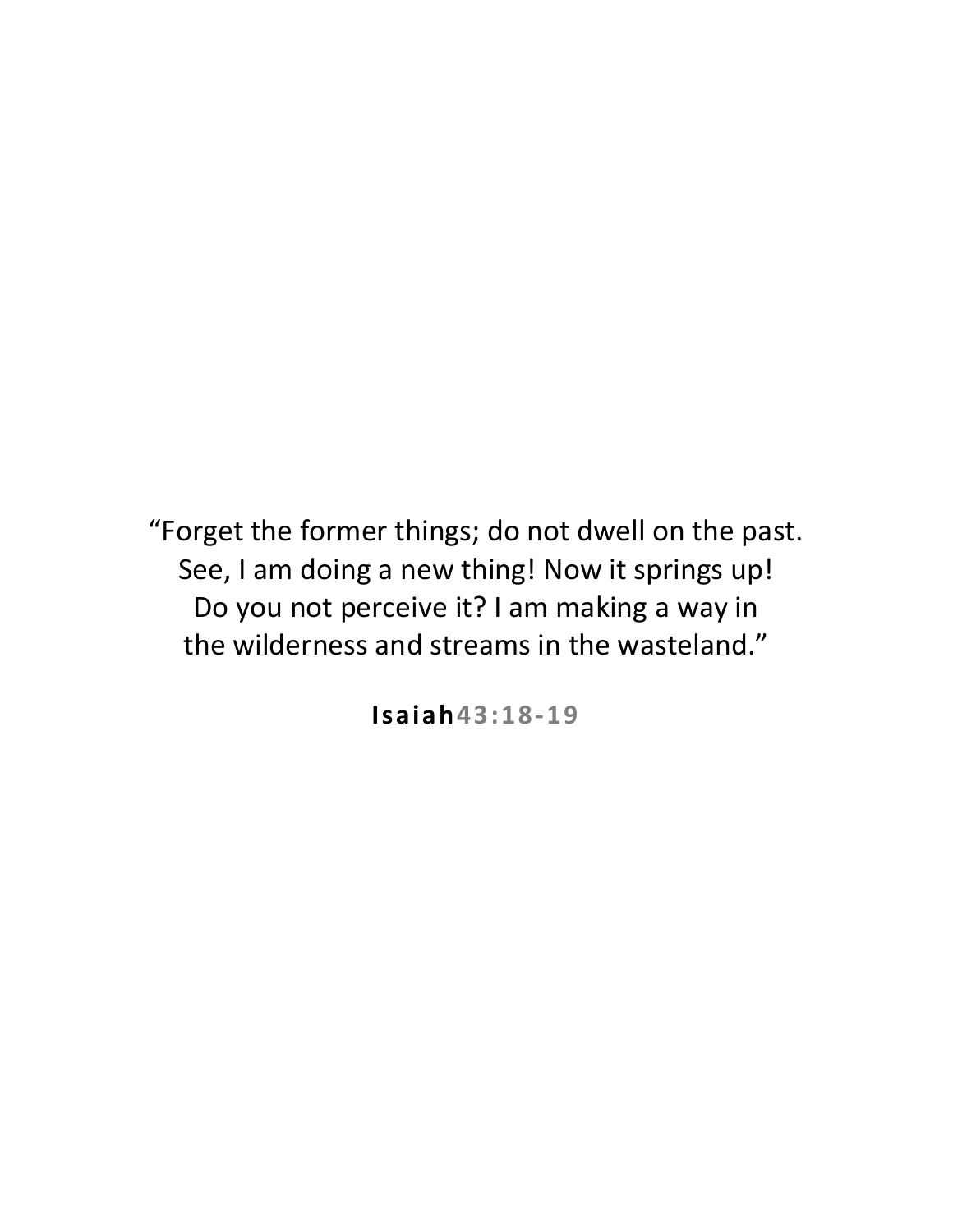# **CONTENTLIST**

| <b>Session One</b>         | An Absolutely Necessary Introduction                | Page 1  |
|----------------------------|-----------------------------------------------------|---------|
| <b>Bonus Material</b>      | I Don't Wait Anymore: A Single's Perspective        | Page 6  |
|                            | A Man's Guide to Words Women Use                    | Page 8  |
| <b>Session Two</b>         | Helpmate: Our Purpose                               | Page 10 |
| <b>Bonus Material</b>      | <b>General Personality Information</b>              | Page 17 |
| <b>Session Three</b>       | <b>Submission: Our Power</b>                        | Page 18 |
| <b>Bonus Material</b>      | <b>Bitter Thoughts that Work Against Submission</b> | Page 24 |
| <b>Session Four</b>        | Sex: Our Protection                                 | Page 25 |
| <b>Bonus Material</b>      | <b>Naked Pictures</b>                               | Page 30 |
| <b>Breakout Groups</b>     |                                                     | Page 31 |
| <b>Recommended Reading</b> |                                                     | Page 32 |
| <b>Ministry Resources</b>  |                                                     | Page 33 |
| Well Info                  |                                                     | Page 34 |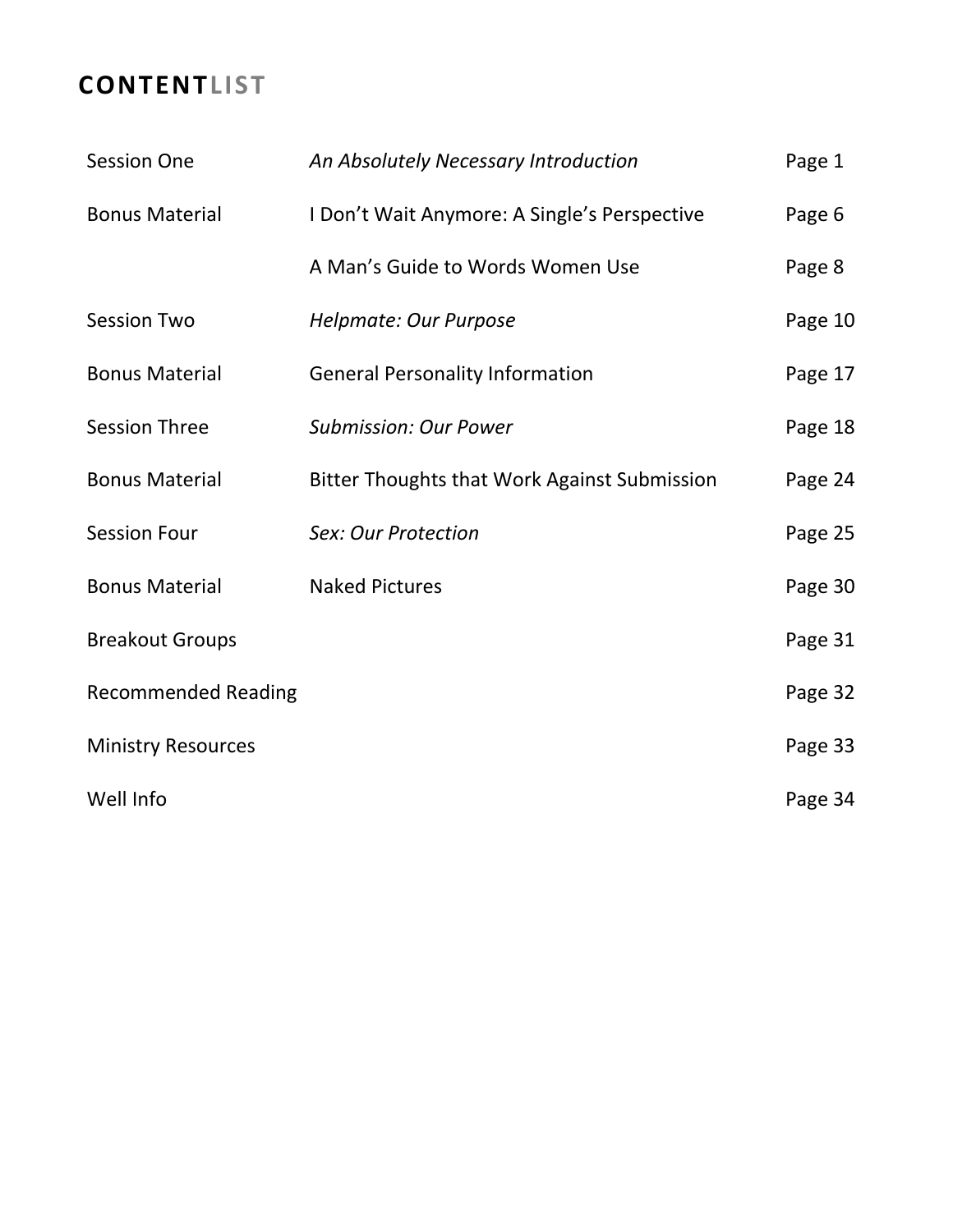# **SESSIONONE** AN ABSOLUTELY NECESSARY INTRODUCTION

## MANAGING EXPECTATIONS

This is a *wife* the set of the set of the set of the set of the set of the set of the set of the set of the set of the set of the set of the set of the set of the set of the set of the set of the set of the set of the set

It's an intensive on marriage with a specific focus on understanding the role of women within it.

The best way to hang on to what you learn is to \_\_\_\_\_\_\_\_\_\_\_\_\_ your main take-aways with someone.

Single women: Glean what you can and let the content help you make better choices!

You're *not* going to get a lot of how-to's.

Sometimes how-to's \_\_\_\_\_\_\_\_\_\_\_\_\_\_\_\_\_ the need to rely on the Holy Spirit to reveal what only He can reveal to us.

The content isn't  $\frac{1}{2}$  \_\_\_\_\_\_\_\_\_\_\_\_\_\_\_.

It's not exposure to truth that fixes us. It's the discussed to truth that changes things.

The conference *won't* speak to \_\_\_\_\_\_\_\_\_\_\_ situation.

See, the *Recommended Reading* list on p. 32

*Highly recommended:* Christian counselors or support groups, especially if you're dealing with sexual addictions, substance abuse, betrayal, or some other level of trauma in the marriage.

See, *Ministry Resources* on p. 33

It's okay if you don't with everything.

Focus on what you \_\_\_\_\_\_ agree with and ask God to show you how to start applying it.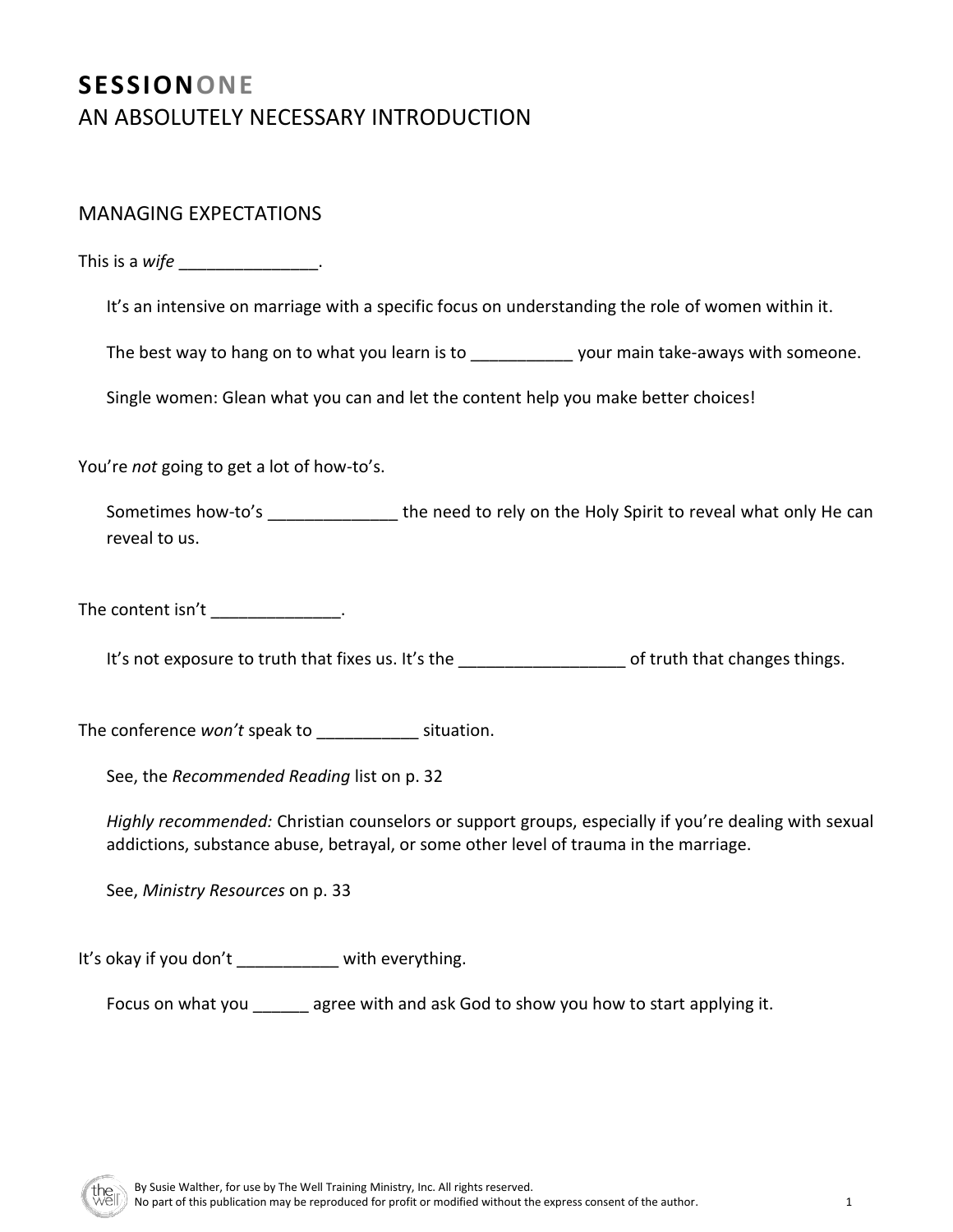## WORLDVIEW MATTERS

We live in an anti-Bible, post-Christian, highly feminized, hedonistic culture. This is the water in our fishbowl that impacts our understanding about men and women, husbands and wives.

The conference content is built on a *biblically-based* framework, which means the starting point is a \_\_\_\_\_\_\_\_\_\_\_\_\_\_\_\_ worldview:

The Bible is the \_\_\_\_\_\_\_\_\_\_\_\_\_\_\_\_\_\_\_\_ of God to humankind.

The Bible is \_\_\_\_\_\_\_\_\_\_\_\_\_\_\_\_\_\_\_\_\_\_.

All Christian theology can be summed up in four words:

| Heaven and Earth are one, the Kingdom is here, humans are the<br>image of God, co-ruling with Him on the earth. Genesis 1-2                         |
|-----------------------------------------------------------------------------------------------------------------------------------------------------|
| Hell on Earth, the image of God in humanity is corrupted, the Evil<br>One rules on earth with humans serving his plans and purposes.<br>Genesis 3-4 |
| God fixing the world and humans by entering it and drawing people<br>back to Himself and His Kingdom. Genesis 3-Jude                                |
| Heaven and Earth are one, the Kingdom is here, humans are the<br>image of God, co-ruling with Him on Earth. Revelation                              |

Jesus is the **Lord and Savior.** 

Jesus is the fulfillment of Adam's call and Israel's call, the Promised Messiah, the Son of God, the second Adam, the rightful Lord of the earth, and the only One through whom humankind must be redeemed from its present condition.

Jesus *alone* restores our relationship *with* God, the image of God \_\_\_\_\_\_ us, and the purpose of God \_\_\_\_\_\_\_\_\_\_\_\_\_\_\_\_\_\_\_ us.

Jesus **Example 20** everyone to leave the kingdom of hell and walk with Him in the Kingdom of Heaven, *now* and for all eternity.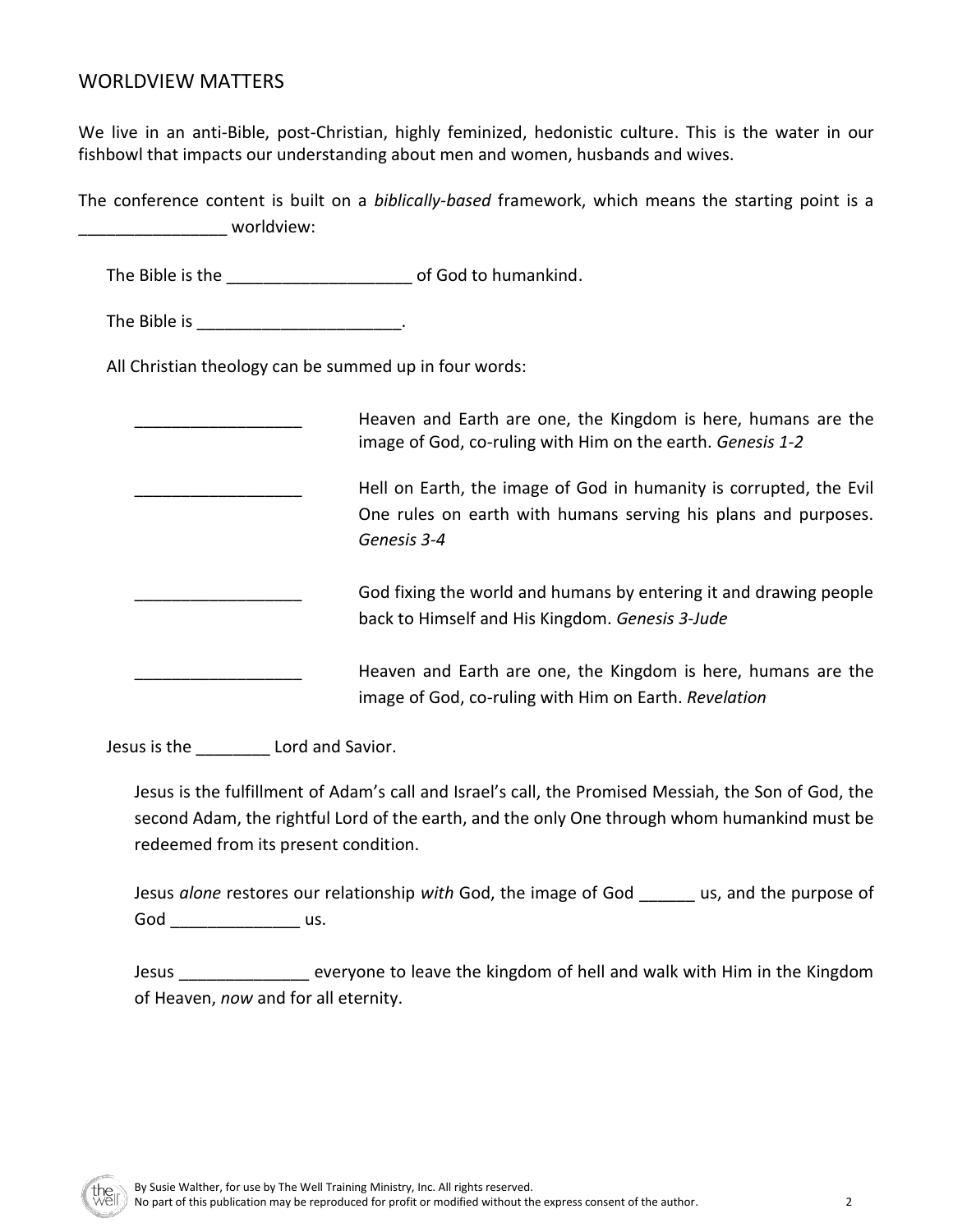*Is the Bible a God-made book or a man-made book?* 

If you *don't* believe God is the Bible's source, then you are:

More likely to **Exercise 20** it when you don't agree with it.

Less likely to **what it says and live by its truth.** 

Not inclined to **Note include to all its values to others.** 

## A RENOVATED PERSPECTIVE

We need to let God's word and His vantage point impact our worldview on *everything,* including marriage, which requires gaining a renewed perspective. *Isaiah 55:8-9*

Perspective #1: You're either building or \_\_\_\_\_\_\_\_\_\_\_\_\_\_\_\_\_\_\_\_, whether you know it or not. *Proverbs 14:1*

Building up involves things like:

\_\_\_\_\_\_\_\_\_\_\_\_\_\_\_\_\_\_\_

Choosing to be affirming and encouraging

 $Using$ 

Serving and helping

\_\_\_\_\_\_\_\_\_\_\_\_\_ communication

Exercising self-control

Showing \_\_\_\_\_\_\_\_\_\_\_\_\_\_\_\_\_\_

Tearing down involves things like:

Constant \_\_\_\_\_\_\_\_\_\_\_\_\_\_\_\_\_\_

Constantly challenging his ideas/opinions/decisions

Making him feel **Example 20** 

denticative and affairs

Comparing him to other men

\_\_\_\_\_\_\_\_\_\_\_\_\_\_\_ him for all the problems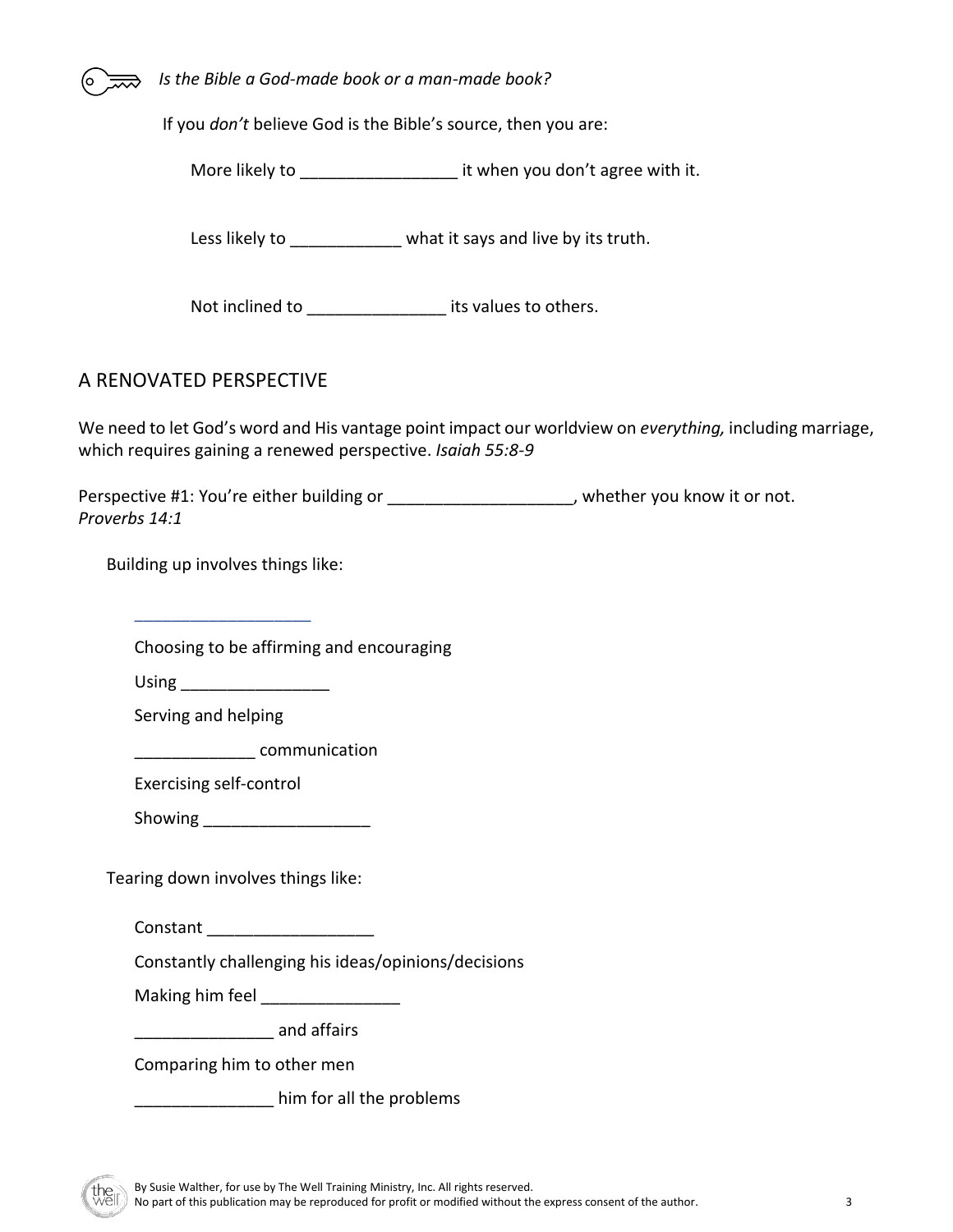Perspective #2: The **Example 20** over your marriage matters. *Luke 14:25-27; Romans 14:17; Galatians 5:22-23; James 3:13-17*

| Your marriage is being influenced by the one               | it. You can place your marriage under |
|------------------------------------------------------------|---------------------------------------|
| God's authority, or you can place your marriage under your | authority. Whatever authority         |
| we choose shapes the kind of fruit our marriage bears.     |                                       |

A marriage under God's authority would be characterized by:

Perspective #3: *Your* marriage is part of discipleship.

Discipleship is God's **Exercise 20** For producing His fruit in and through us.

Marriage **Marriage and** *Marriage* in us what *still* needs to be transformed.

Perspective #4: Your marriage is like a \_\_\_\_\_\_\_\_\_\_.

A marriage is the \_\_\_\_\_\_\_\_\_\_\_\_\_\_\_ of the spiritual union between a man and woman, and now they have something that must be *nurtured* and *cared* for.

Be aware of what you're **Example 20** to do based on what your husband is not doing because if both of you stop taking care of the baby, the baby is going to die.

Perspective #5: Your husband might feel \_\_\_\_\_\_\_\_\_\_\_\_\_\_\_\_\_\_\_\_\_\_\_\_\_\_\_\_\_\_ by you.

Men marry women hoping they exactled thange. Women marry men hoping that they and the sum

*If you're the wife with the broken dream*: you might feel like it's your right to \_\_\_\_\_\_\_\_\_\_\_\_\_\_\_\_ him for blowing up your world.

Perspective #6: Marriage can't us from sin. *Acts 4:12; Titus 2:14*

Only Jesus can redeem sin, not a marriage.

If you need your marriage to something in you, or in your husband, then you will make your marriage an \_\_\_\_\_\_\_\_\_\_\_.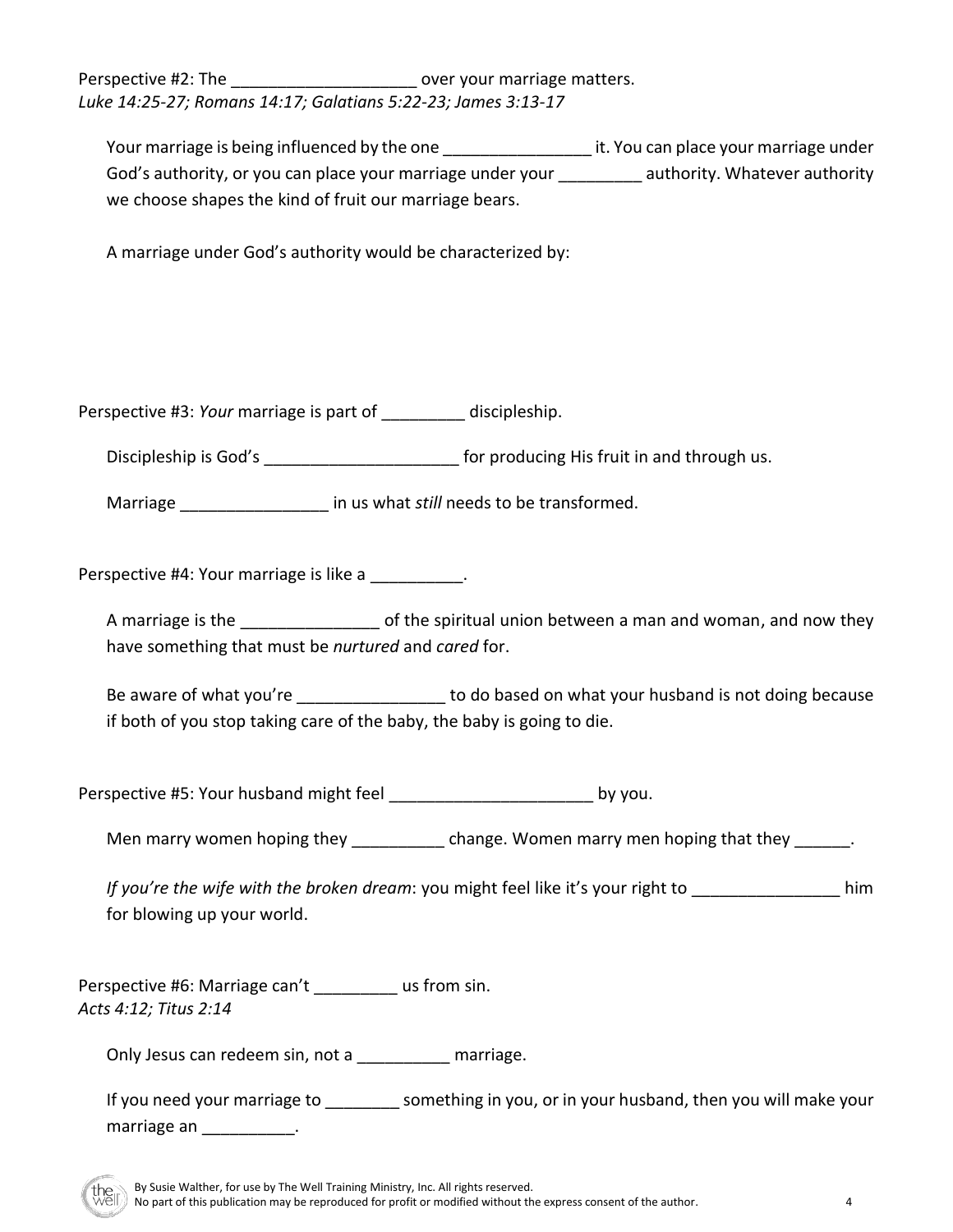Perspective #7: Every wife needs

There are two (2) main components in God's design of a wife that need fine tuning – H*elpmate* and *Submission* because we don't come into marriage *automatically* calibrated.

We're *naturally* pre-disposed to one over the other, which means we must \_\_\_\_\_\_\_\_\_ at cultivating what's less natural to us in order to become a more balanced wife.

What the calibration and miscalibration of Help and Submission produce:



"Forget the former things; do not dwell on the past. See, I am doing a new thing! Now it springs up! Do you not perceive it? I am making a way in the wilderness and streams in the wasteland." *Isaiah 43:18-19*

## **Be of good courage! Our good God can do a** *new* **thing in YOU and in your marriage – if you let Him!**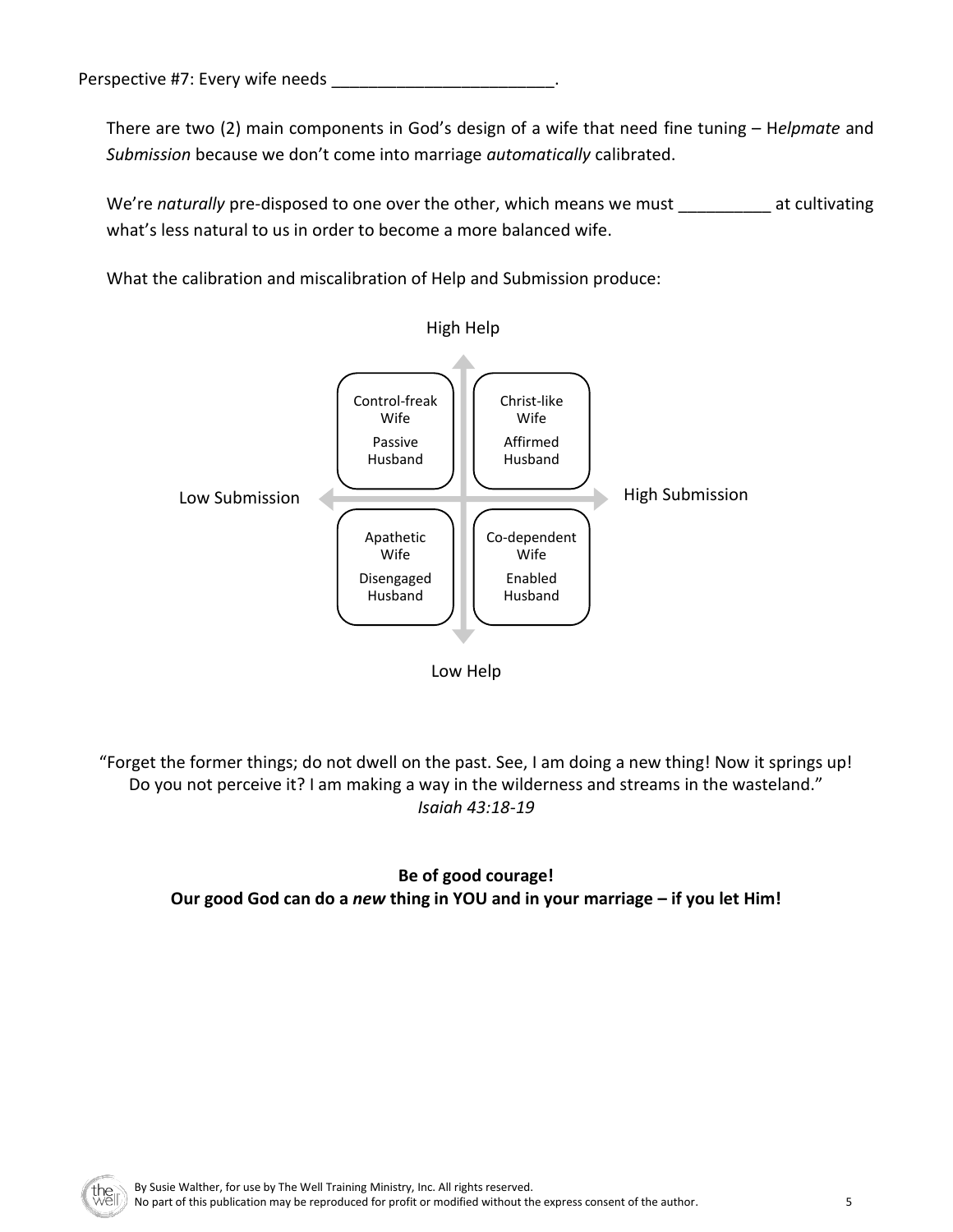# **BONUSMATERIAL** I DON'T WAIT ANYMORE: A SINGLE'S PERSPECTIVE

When I was 16, I got a purity ring. And when I was 25, I took it off. I didn't tell anyone I was doing it – it wasn't a statement or an emotional thing. I just slipped it off my finger that day and, before tucking it away in a box, ran my finger around the words on the familiar gold band. "True Love Waits." Waits. What's it "waiting" for, anyway?

I had my reasons for deciding not to wear it anymore. Other people might have other reasons. It's a graveyard of hearts, this place where single church girls crash into their late 20s and early 30s. Churches see the symptoms. They scramble to reach out to the ever-growing young adult singles crowd who feels alienated by family-oriented services. But there's something bigger behind it than that. Much bigger.

There are a lot of girls out there who don't know who God is anymore – the God of their youth group years just isn't working out. Back then, that God said to wait for sex until they are married, until He brings the right man along for a husband. They signed a card and put it on the altar and pledged to wait. And wait they did. And waited and waited and waited.

Some of them have prayed their whole lives for a husband, and he hasn't shown up. They've heard the advice to "be the woman God made you to be, focus on that, and then the husband will come." They've read "Lady in Waiting," gotten super involved in church and honed their domestic skills. And still they wait.

More than a decade ago, a youth leader handed them a photocopied poem in Sunday School written to them from "God" that said, "The reason you don't have anyone yet is because you're not fully satisfied in Me. You have to be satisfied with Me and then when you least expect it, I'll bring you the person I meant for you." And the girls see it posted on their bulletin boards from time to time.

"You're right, God," they say. "We're not satisfied in You yet. We will put You first and then You can bring us a husband in Your timing." But many of them – if they're honest – will tell you that time has passed, and it's wrecking their view of God.

If this is who God's supposed to be, then He's tragically late. So, some decide to chuck "Lady in Waiting" out the window…and possibly their virginity with it. Church goes next. God might go next, too. If He doesn't answer these prayers after they've held up their end of the bargain, why would He answer any others? Whether it was the fault of the leaders, the fault of us girls, or both, a tragedy happened back then.

A lot of girls were sold on a deal and not on a Savior. I had that poem on my bulletin board all through high school – the one where "God" was telling me to fall in love with Him first and then I would be able to fall in love with a husband later. Who wrote that poem anyway? Pretty sure it wasn't God.

When Jesus was here on the earth, the crowds would follow Him because they saw He gave good things. But that's not what He wanted. He wanted their hearts for Himself. So, He would turn to them and say things like, "If you don't love Me so much that every other relationship in your life looks like hate by comparison, you can't follow Me." (Matthew 10:34-39, paraphrase)

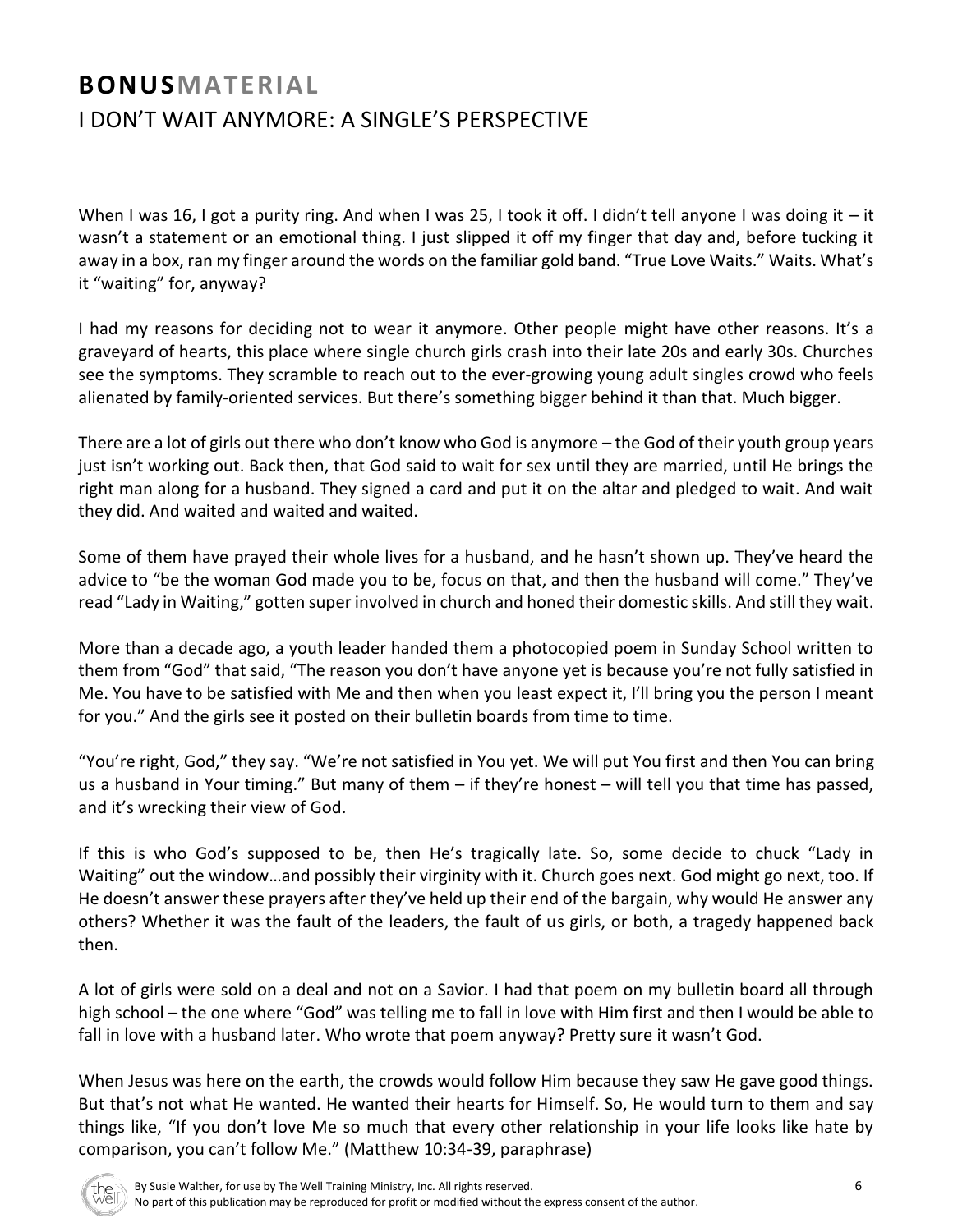That sounds a lot different from the poem. Christ is the source of everything we need and the Giver of all good gifts…but in telling people about Him, it's possible we've sold them on a solution for life's problems and not life itself. What if we as girls had learned early on that having Him was everything, not a means to the life we think He would want us to have.

If we had learned we don't abstain from sex because we're "waiting." We abstain because we love Him.

If I'd had on my bulletin board, "Fall in love with Jesus." That's it. Bottom line. That's everything you need to know, to work toward, to put your hope in.

If I'd learned who He is, what He wants, how to give Him everything, not "wait" so that one day I could give my everything to someone else.

If I'd learned that it's not bad to pray for a husband, but that my greater prayer should be for Him to spend my life as He chooses for His glory.

If we as believers make that our message, things could be drastically different for a lot of girls wondering why the God they think they learned to follow doesn't compute. It doesn't necessarily stop the desire for a husband or end all feelings of loneliness, but it does show a God who provides, loves and gives infinite purpose even to our singleness rather than a God who categorically denies some who pray for husbands while seemingly giving freely to others. It shows that while marriage is good, He is the greater goal.

Don't think I've done this perfectly. I'd be deceiving you if you thought that. I've had relationships where I made major mistakes. I've gone through angst-ridden phases where I met with friends to plead together with God to bring us husbands. I've planned major life decisions around possibilities. I lived like I was waiting for something.

And that's why I slipped off my ring that day. It wasn't that I wanted to sleep with people – I haven't. It wasn't a slap to True Love Waits, or to anyone who wears a purity ring – saving sex for marriage is good and is His design.

I just didn't want to wait anymore – didn't want to live like I was waiting on anyone to get here. I already have Him…and He is everything.

"Follow Christ for His own sake, if you follow Him at all." *– J.C. Ryle*

Grace Thornton, "I Don't Wait Anymore," *Grace for the Road,* gracefortheroad.com, posted February 3, 2012.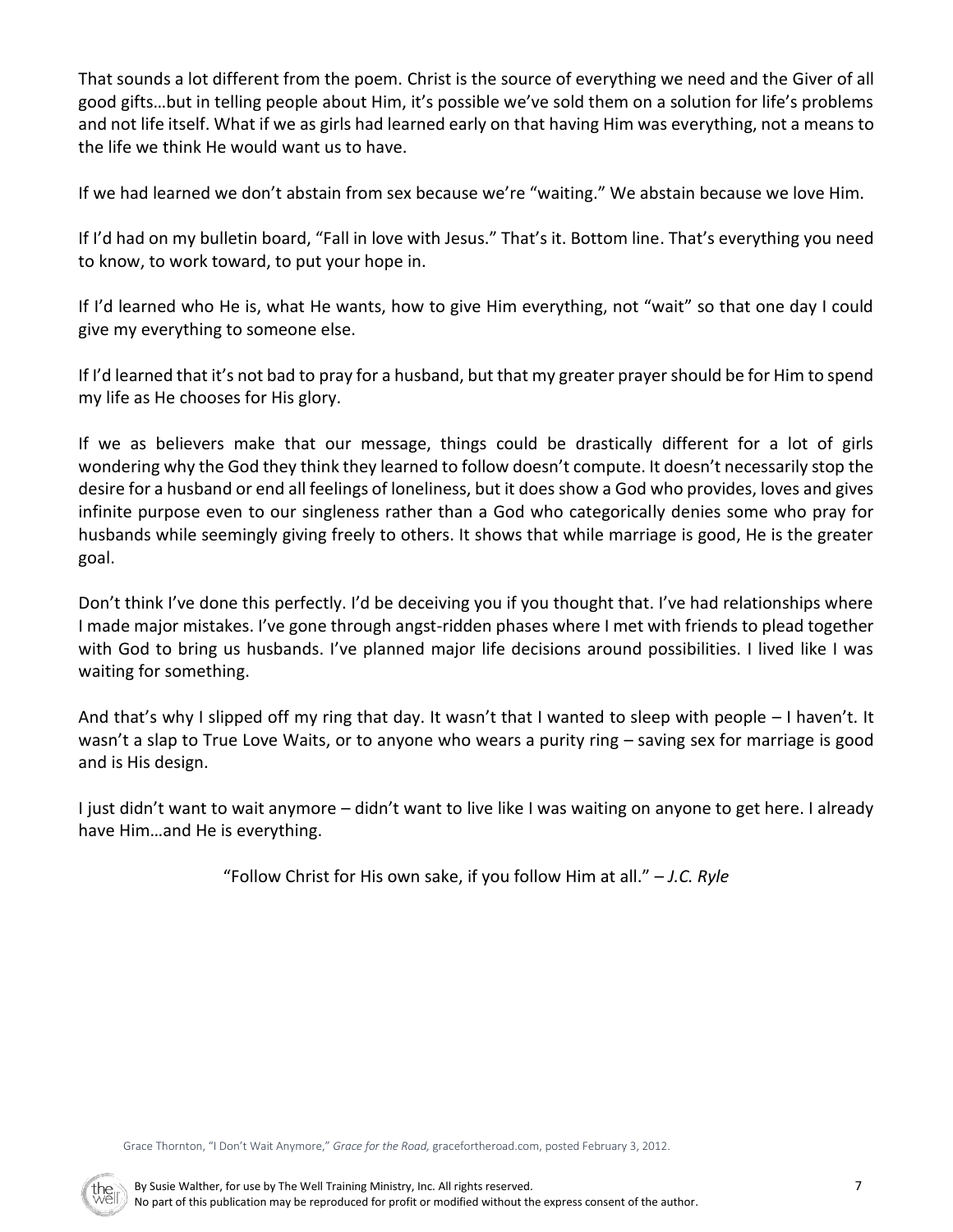# **BONUSMATERIAL**

# A MAN'S GUIDE TO WORDS WOMEN USE

(Just for Laughs)

### **FINE**

This is the word women use at the end of any argument that they feel they are right about, but need to shut you up. NEVER use "fine" to describe how a woman looks. This will cause you to have one of those arguments.

### **FIVE MINUTES**

This is half an hour. It is equivalent to the five minutes your football game is going to last before you take out the trash, so they feel it's an even trade.

### **NOTHING**

This means something and you should be on your toes. "Nothing" is usually used to describe the feeling a woman has of wanting to turn you inside out, upside down, and backwards. "Nothing" usually signifies an argument that will last "five minutes," and will end with the word "fine."

## **GO AHEAD (WITH RAISED EYEBROWS)**

This is a dare which will result in a woman getting upset over "nothing" and will end with the word "fine."

## **GO AHEAD (WITH NORMAL EYEBROWS)**

This means "I give up" or "do what you want because I don't care." You will get a raised eyebrow in just a few minutes, followed by "nothing" and "fine" and she will talk to you in about "five minutes" when she cools off.

## **LOUD SIGH**

This is not actually a word, but is still often a verbal statement very misunderstood by men. A "loud sigh" means she thinks you are a fool and wonders why she is wasting her time standing around and arguing with you over "nothing."

### **SOFT SIGH**

This, also, is not a word, but a verbal statement. "Soft sighs" are one of the few things that some men actually understand. She is content. Your best bet is not to move or breathe or say a word and she will remain content.

### **THAT'S OKAY**

This is one of the most dangerous statements a woman can say to a man. "That's okay" means she wants to think long and hard before paying you retributions for whatever it is you have done. "That's okay" is often used with the word "fine" and is used in conjunction with a raised eyebrow "go ahead." At some point in the near future, when she has plotted and planned, you are going to be in some really big trouble.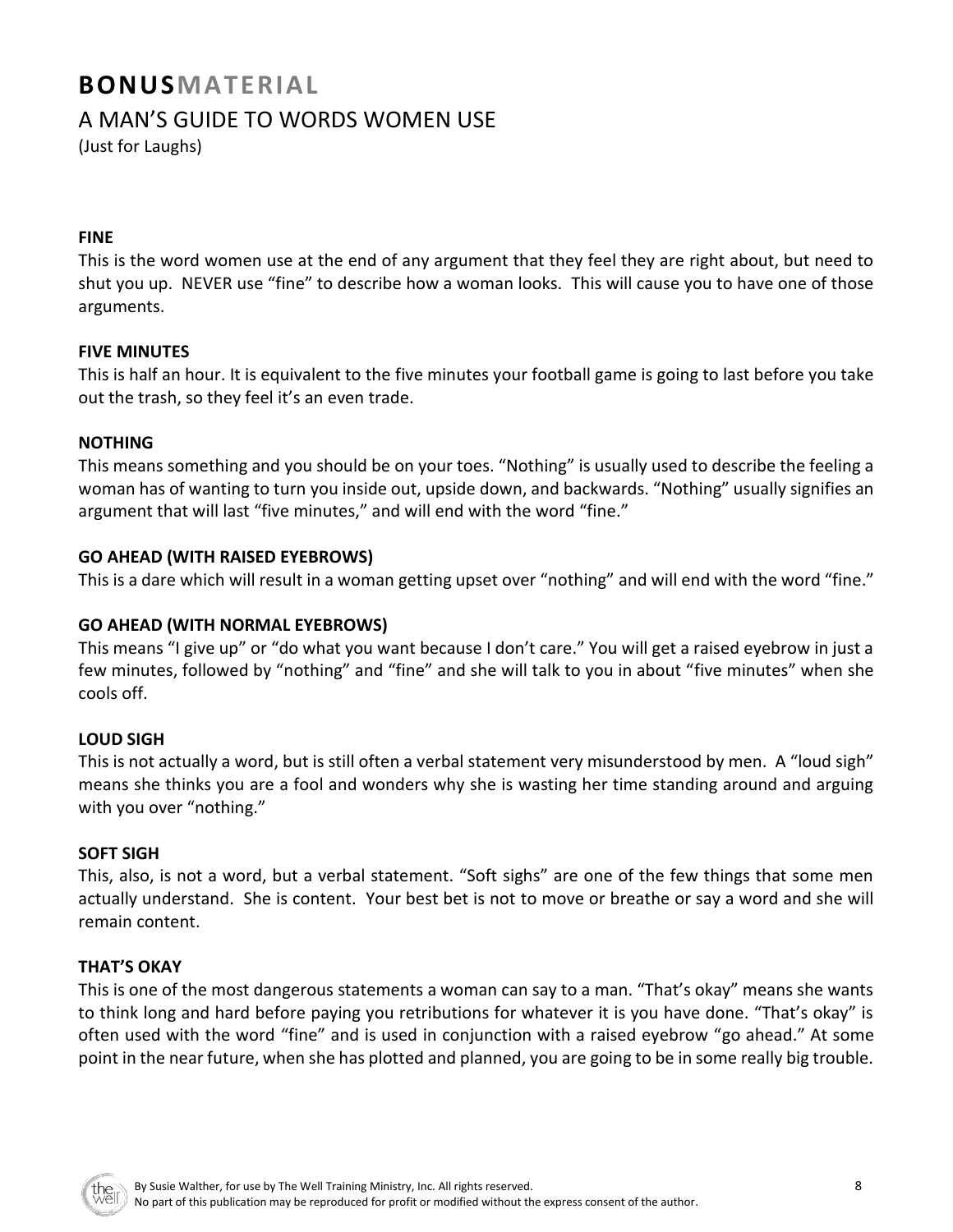### **PLEASE DO**

This is not a statement; it is an offer. A woman is giving you a chance to come up with whatever lame excuse or reason you have for doing whatever it is you have done. You have a fair chance to tell the truth, so be careful, and you shouldn't get a "that's okay."

### **THANKS**

A woman is thanking you. Do not faint. Don't comment. Just say "you're welcome."

### **THANKS A LOT**

This is much different from "thanks." A woman will say "thanks a lot" when she is really ticked off at you. It signifies that you have hurt her in some callous way, and it will be followed by the "loud sigh." Be careful not to ask what is wrong after the "loud sigh" as she will only tell you "nothing" and now you know what will happen from here.

Unknown authorship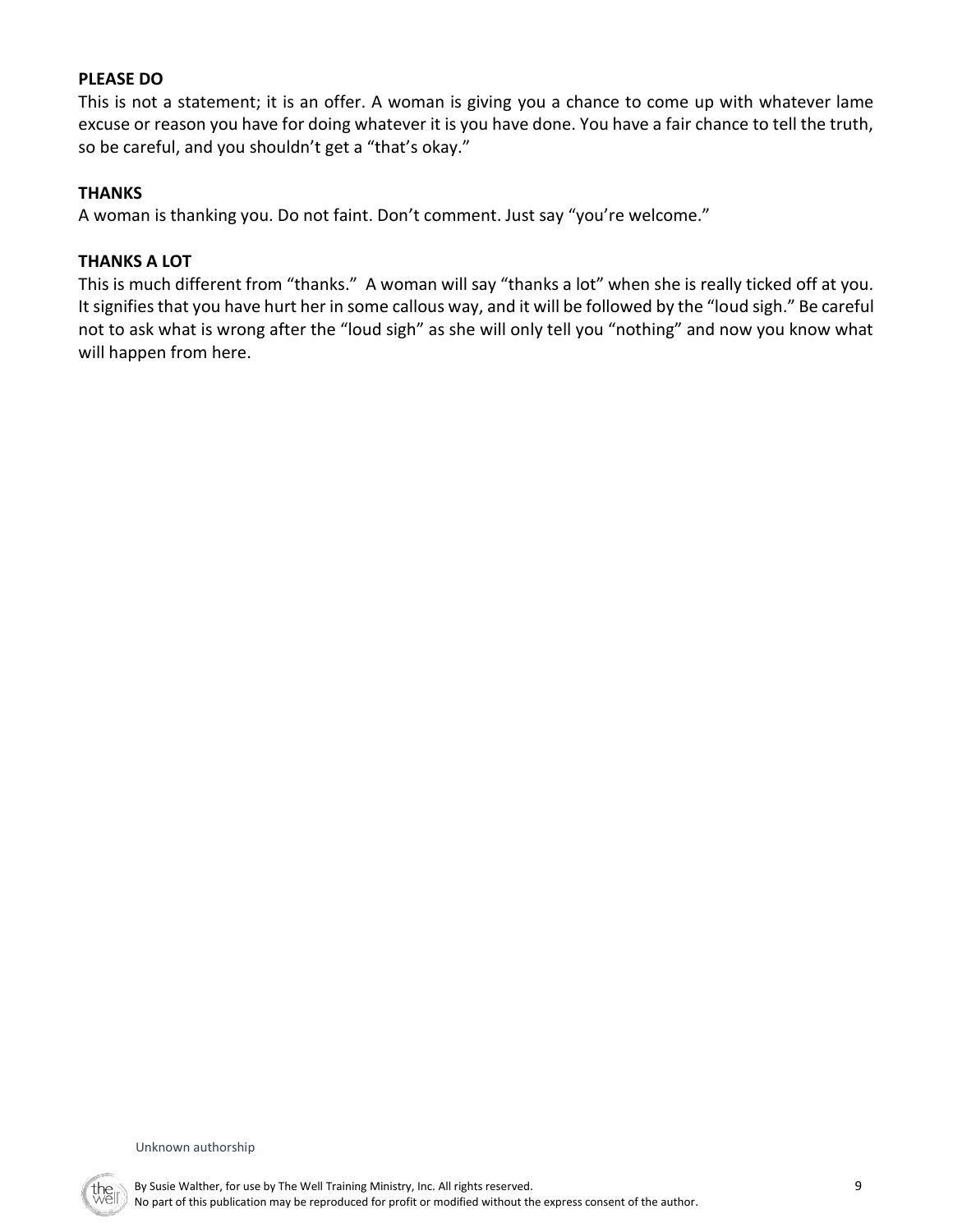# **SESSIONTWO** HELPMATE: OUR *PURPOSE* IN MARRIAGE

# GAINING A BIBLICAL PERSPECTIVE

Foundational verse: *Genesis 2:18*

Women were NOT created to submit. We were created to  $\qquad \qquad$ .

1 st Operating Principle for marriage and the Helpmate: God's \_\_\_\_\_\_\_\_\_ Over *Everything*



 *Do you believe God is the author and source of the Bible?* If yes, then you'll let the Bible \_\_\_\_\_\_\_\_\_\_\_\_\_\_ your mind. *Isaiah 55:8-9*

 *Do you believe the Bible is authoritative?* If yes, then you'll \_\_\_\_\_\_\_\_\_\_\_ by what it says.

Everything in creation is **Exerything** in creation is **Exerything** in created order to \_\_\_\_\_\_\_\_\_\_\_\_\_\_\_\_\_\_, to be sustainable, and to exist in harmony with other things in creation.

Human \_\_\_\_\_\_\_\_\_\_\_\_\_\_\_\_\_\_\_\_\_\_\_\_\_\_ are governed by laws. We might not like the rules God has designed to govern our relationships, but we can't \_\_\_\_\_\_\_\_\_\_\_\_\_\_\_\_\_\_\_ or violate those laws without consequence.

*The role of the helpmate is governed by God's relational laws, like everything else in creation.* 

2 nd Operating Principle for marriage and the Helpmate: God is the \_\_\_\_\_\_\_\_\_\_\_\_\_\_\_\_\_\_\_\_\_

Foundational verse: *Romans 1:20*

God doesn't just \_\_\_\_\_\_\_\_\_ us laws to follow. God is also \_\_\_\_\_\_\_\_\_\_\_\_\_\_\_\_\_\_\_\_\_\_ Himself in creation. This includes His creation of man and woman and the institution of marriage.

Some of God's "invisible qualities" that are meant to be seen in creation and marriage:

God is Triune, but God.

He is one God in three distinct Persons. *Luke 3:21-22*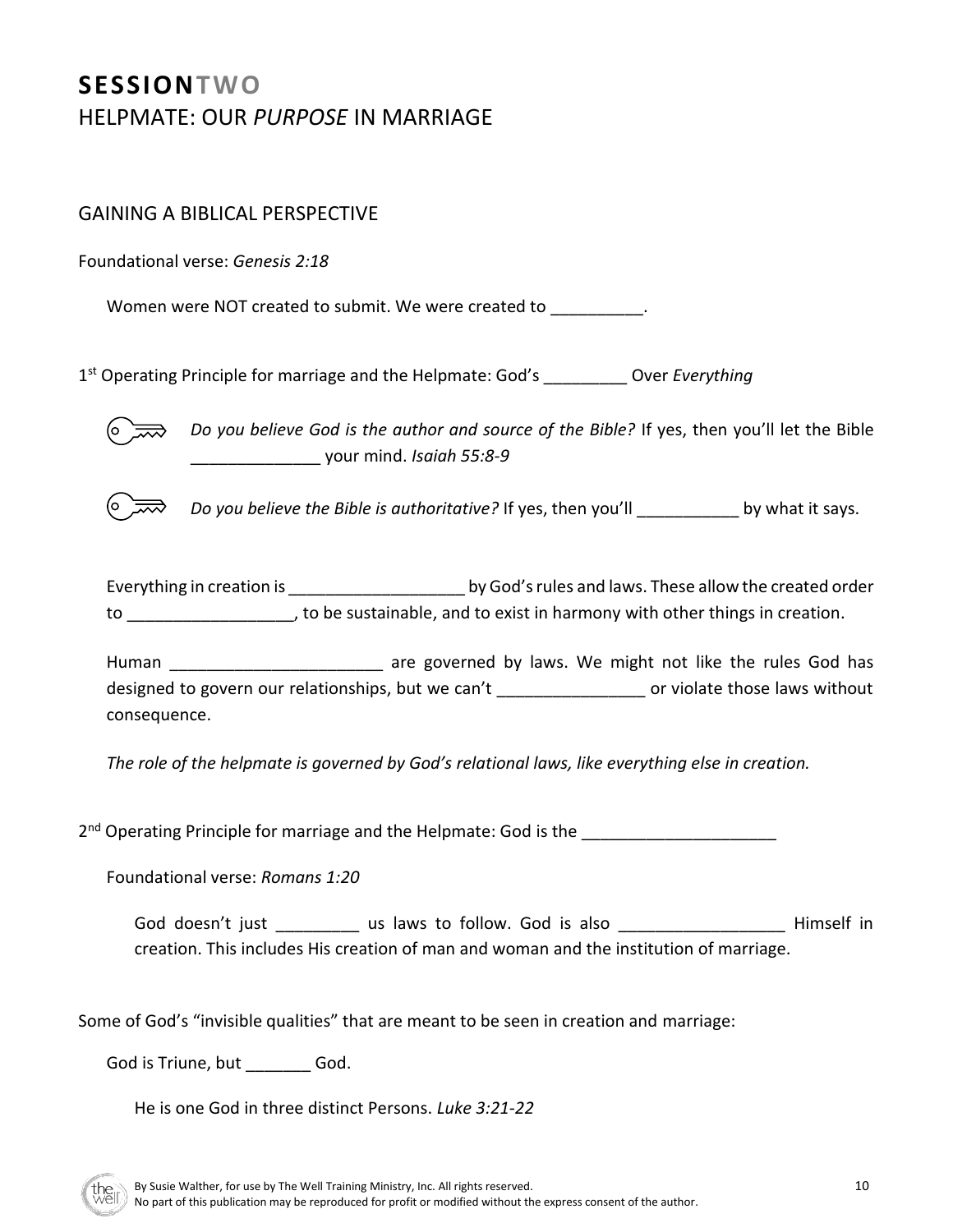He is  $1 \times 1 \times 1 = 1$  God, not  $1 + 1 + 1 = 3$  different Gods.

God is our blueprint for how two distinct **come and the set of the set of the set of the set of the set of the s** 

God is the contract of the contract of the contract of the contract of the contract of the contract of the contract of the contract of the contract of the contract of the contract of the contract of the contract of the con

The Father, Son and Holy Spirit are not just related, but they **thereogene in** in relationship with each other with all their interactions energized by a holy love.

They are active and responsive to each other, communicating and having all things in common.

*God is our blueprint for how to be in Degemen and the same with each other.* 

God's nature is **masculine and feminine.** 

Neither masculinity nor femininity are **than or less than the other because that** would mean that one part of God's nature is better than or less than the other.

*God is our blueprint for how to \_\_\_\_\_\_\_\_\_\_\_\_\_\_\_\_\_\_\_\_\_\_ one another, and not compete against each other.* 

God is the contract of the contract of the contract of the contract of the contract of the contract of the contract of the contract of the contract of the contract of the contract of the contract of the contract of the con

He is NOT characterized by independence. Each member of the Trinity isn't trying to carve out His own existence or space \_\_\_\_\_\_\_\_\_\_\_\_ from the other.

*God is our blueprint for how to work together as a*  $\blacksquare$ 

God to God.

The Father, Son, and Holy Spirit have *personal* equality, but don't operate from equality. *1 Corinthians 15: 23-28; Philippians 2:5-7*

*God is our blueprint for how to \_\_\_\_\_\_\_\_\_\_\_ to one another.*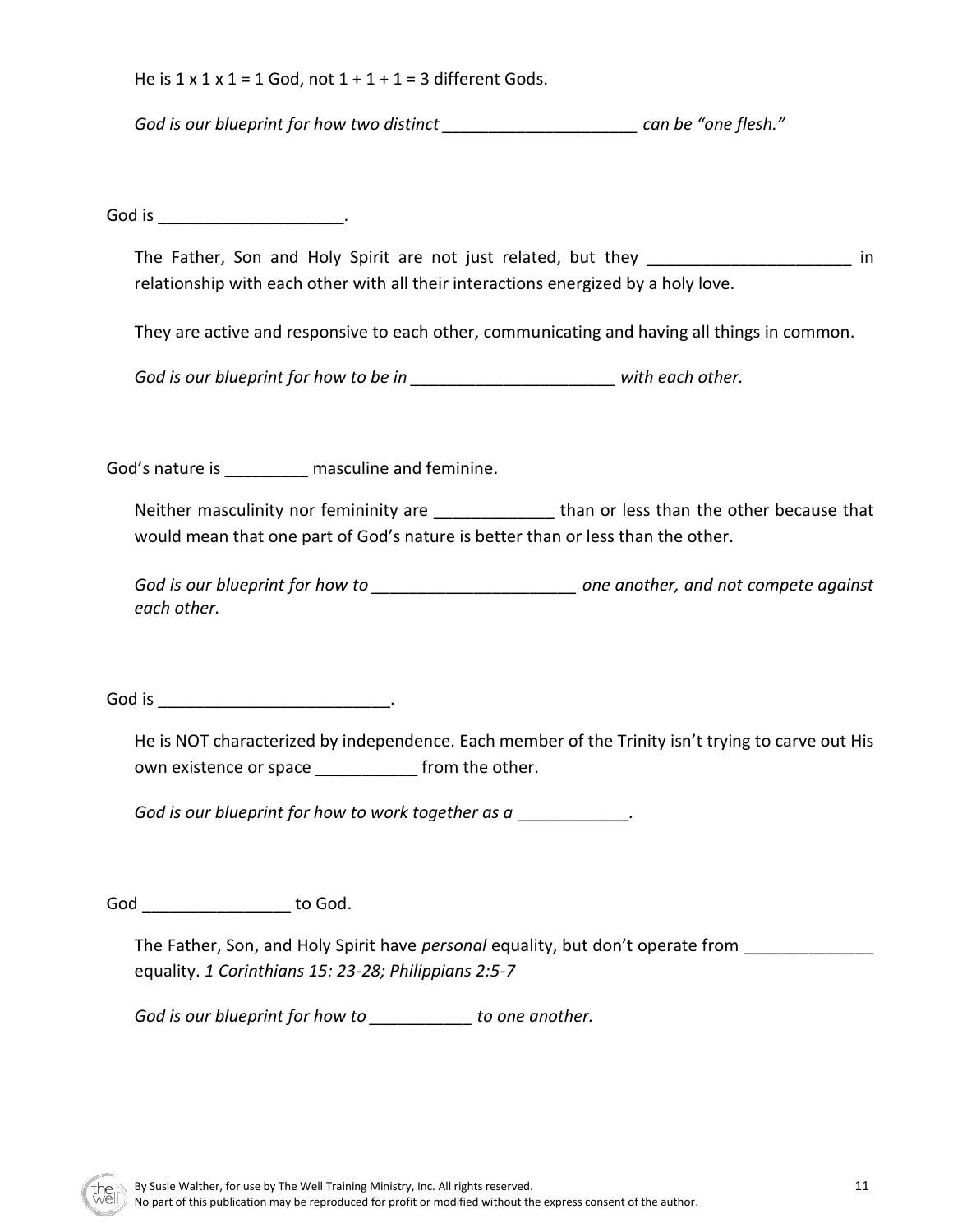God \_\_\_\_\_\_\_\_\_\_\_\_\_\_ God.

They want all creation to see the \_\_\_\_\_\_\_\_\_\_\_\_\_\_\_\_ of the other.

*God is our blueprint for how to* \_\_\_\_\_\_\_\_\_\_\_\_\_\_ *each other.* 

## UNDERSTANDING OUR PURPOSE

We must understand WHAT God designed women to do and HOW we are to meaningfully contribute as the Helpmate.

Our role is one of great power because it comes with a great ability to example is one of great power because it comes with a great ability to we need to channel that power of influence correctly.

God designed us to *help* our husbands be \_\_\_\_\_\_\_\_\_\_\_\_\_\_. *Proverbs 18:22; Proverbs 31:10-12, 23*

We help our husbands by helping them *do* what \_\_\_\_\_\_\_\_ created them to do, which we learn from their original mandate:

| Т٥ | God     | Genesis 2:16-17     |
|----|---------|---------------------|
| Т٥ |         | Genesis 2:15        |
| Т٥ | a woman | Genesis 2:18; 23-25 |

When God created Eve and told her to help Adam, *his* mandate \_\_\_\_\_\_\_\_\_\_\_\_\_\_\_\_ the direction of her help.

God hardwired your husband in such a way that he \_\_\_\_\_\_\_\_\_\_\_\_ your help to succeed in his God-given calling! So, ask yourself:

How can I HELP my husband be great in his obedience to God? *1 Peter 3:1-2*

Step 1 \_\_\_\_\_\_\_\_\_\_\_\_ your mouth.

Step 2 \_\_\_\_\_\_\_\_\_\_\_\_\_\_\_\_\_\_\_\_\_\_ Jesus to your husband.

The most effective thing you can do to affect your husband's obedience and faith is to \_\_\_\_\_\_\_\_\_ for him *regularly*.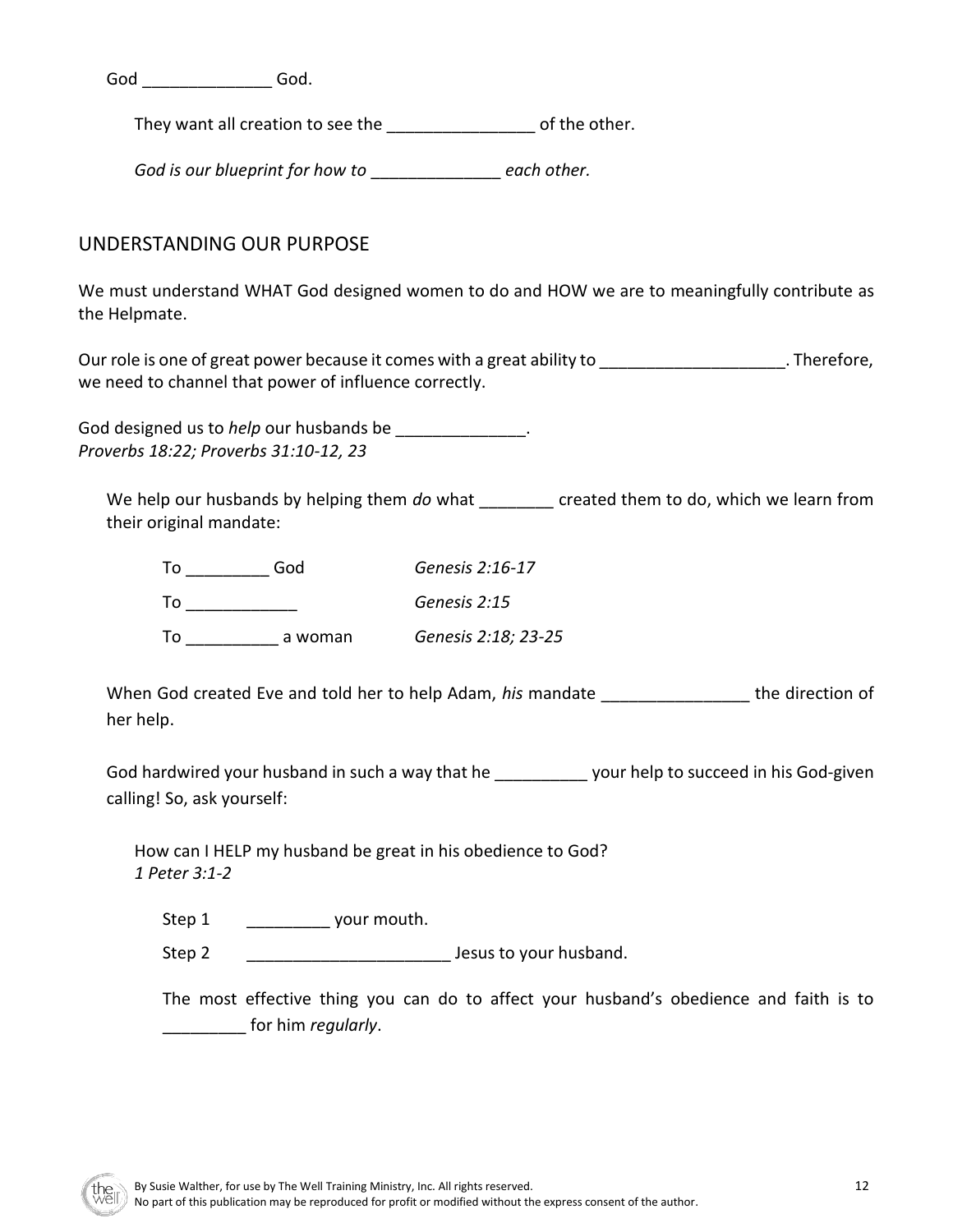How can I HELP my husband be great at his job or ministry?

Are you giving him the  $\qquad \qquad$  he needs to do his work or ministry?

Don't underestimate the power of an "\_\_\_\_\_\_\_\_\_\_\_\_\_\_\_\_ " in helping your husband be great!

How can I HELP my husband be great at loving *me?*

Your husband doesn't *automatically* know how to love you as a wife and there's NO way he can figure YOU out \_\_\_\_\_\_\_\_\_\_\_\_\_\_\_\_\_\_\_\_\_ your help!

God designed us to be \_\_\_\_\_\_\_\_\_.

*Genesis 3:20*

A wife can *become* a mother, but our \_\_\_\_\_\_\_\_\_\_\_\_\_\_\_ role in marriage is to be the wife. It's *always* wife first, mom  $\blacksquare$ 

When we put our children before our husbands, we don't do our children ANY favors:

They can wind up example and self-absorbed.

They will be raised in a marital model that is example the value of God's design.

Their marital \_\_\_\_\_\_\_\_\_\_\_\_\_\_\_\_\_\_\_\_\_ will be the model we gave them.

God designed us to \_\_\_\_\_\_\_\_\_\_\_\_\_\_\_\_\_\_\_\_\_\_\_\_\_ with men. *Genesis 1:27-28; Ecclesiastes 4:9-12*

*Together* men and women, husbands and wives were given a \_\_\_\_\_\_\_\_\_\_\_\_\_\_\_\_\_\_ work to do.

God created us to subdue and rule the earth as co-<br>q to care for the earth and its people, to reproduce the image of God and advance the culture of heaven here.

# MAKES NO DIFFERENCE IF YOU'RE MARRIED OR SINGLE

Whether you're single or married doesn't change your design and what you were created to contribute:

Foundational verse: *1 Corinthians 7:34-35*

Marriage doesn't make you whole, it vou!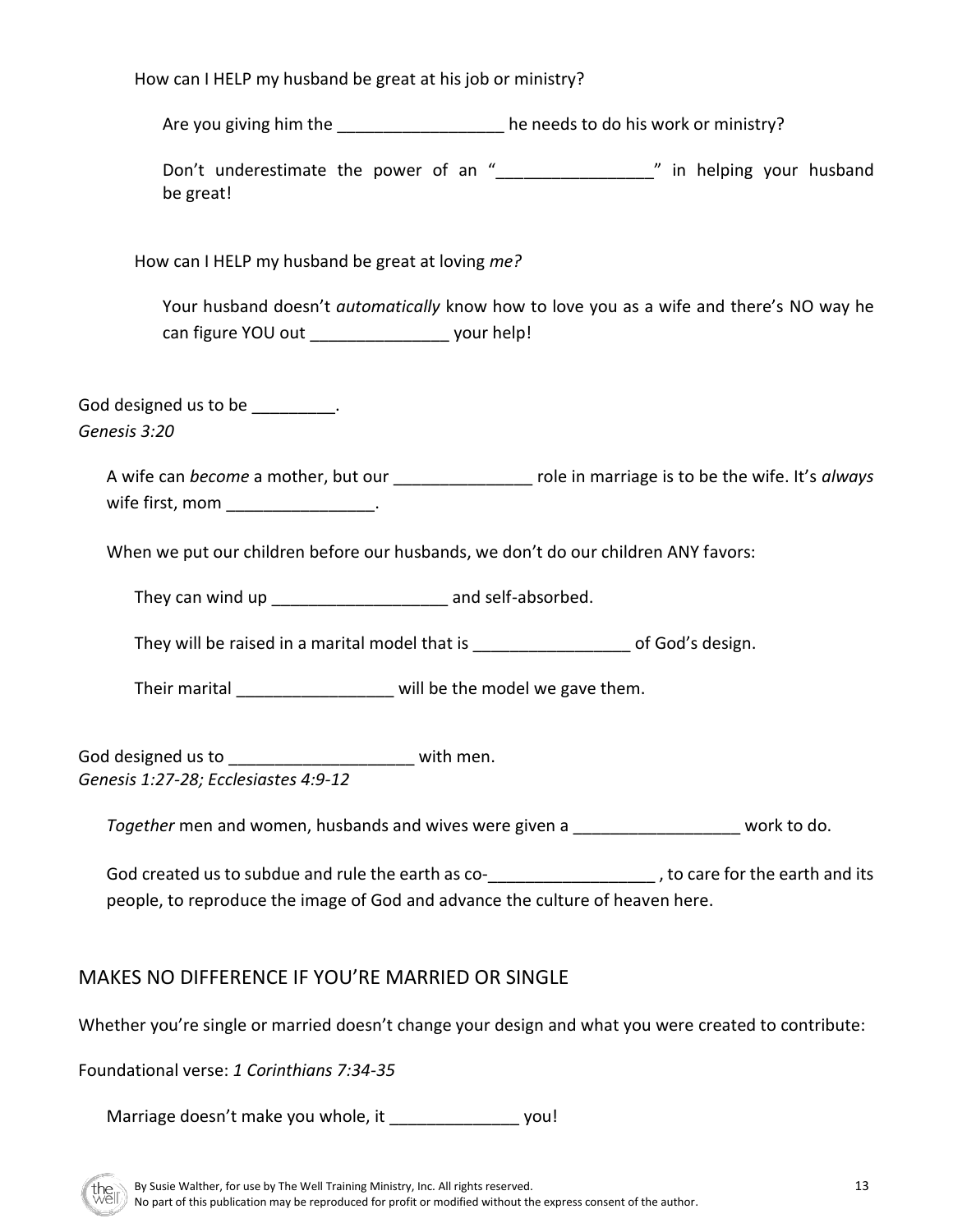\_\_\_\_\_\_\_\_\_\_\_\_\_\_\_\_\_\_\_\_ we're called to live out *physically* when we marry, we are *already* called to do *spiritually* in Christ. We are:

The **a** of Christ

\_\_\_\_\_\_\_\_\_\_\_\_\_\_\_\_\_ Mothers

external in the Body of Christ

You DON'T the "help" when you get married. You're already the help! When you marry, the way you help is divided – helping a  $\frac{1}{2}$  family and a  $\frac{1}{2}$  music man.

## HELP DEFINED

\_\_\_\_\_\_\_\_\_\_\_\_\_\_\_.

The Hebrew word is "Ezer." The word is used to describe God's creation of woman and to describe

The help precedent in Scripture:

Eve helped Adam, God helped Israel, the tribe of Levi helped the High Priest, Jesus helps the Father receive glory, the **the contract of the set of the set of the set of the ministry of Christ** receive glory, the Spirit helps the ministry of Christ continue, the Body of Christ helps \_\_\_\_\_\_\_\_\_\_\_\_\_\_\_\_\_\_\_\_\_\_\_, etc.

The meaning of help:

To surround, \_\_\_\_\_\_\_\_\_\_\_\_\_\_\_\_\_, to assist, to aid, to \_\_\_\_\_\_\_\_\_\_\_\_\_\_\_\_\_\_\_ by coming to the aid of, to furnish relief.

To "relieve" means: to \_\_\_\_\_\_\_\_\_ a burden, to \_\_\_\_\_\_\_\_\_ something enough to make it tolerable, to lessen the monotony.

When God entrusts you with a job: *Matthew 25:14-19, 26-27* 

God expects a \_\_\_\_\_\_\_\_\_\_\_\_\_\_\_\_\_\_.

We have zero \_\_\_\_\_\_\_\_\_\_\_\_\_\_\_\_\_\_\_\_.

We will give an \_\_\_\_\_\_\_\_\_\_\_\_\_\_\_\_\_\_.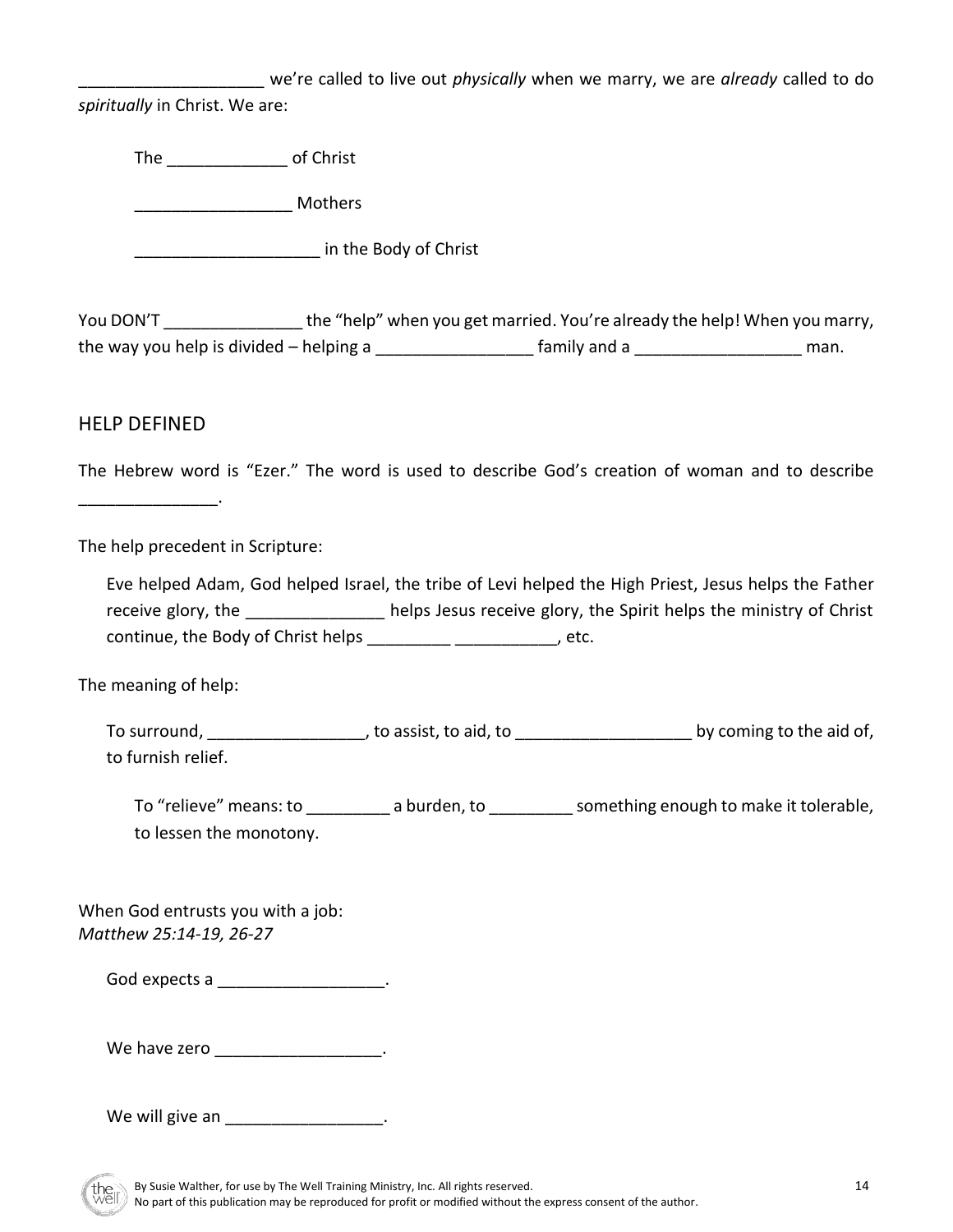# FOR PETE'S SAKE, HELP THE BROTHER!

| Foundational verse: Proverbs 12:4                                     |                                                                                                   |
|-----------------------------------------------------------------------|---------------------------------------------------------------------------------------------------|
| confusion, to become __________.                                      | "Disgraceful" or "shameful" in Hebrew means: _________________________, to put to shame, to bring |
| Our help can run in one of two directions – we can be a crown or a    |                                                                                                   |
| Some things that help you to be his "crown:"                          |                                                                                                   |
| Watch your ____________.                                              |                                                                                                   |
| NOT help!                                                             | Constant ________________________, ongoing criticism, sarcasm, and ___________________ are        |
| Be aware of YOUR unrealistic _______________________.                 | God expects _____ to help our husbands, but we keep expecting __________ NOT to need our help!    |
| to his cry for help.<br>want to help them!                            | Our problem isn't that we don't KNOW what our husbands need. Our problem is we ________           |
| YOUR husband ______________________ what YOUR help looks like.        |                                                                                                   |
| WRONG model = function is to submit GOD'S model = function is to help |                                                                                                   |
|                                                                       | Lead                                                                                              |
|                                                                       | Partner<br>Support                                                                                |

Headship and leadership are NOT the same thing! Though headship is leadership, not all leadership is headship.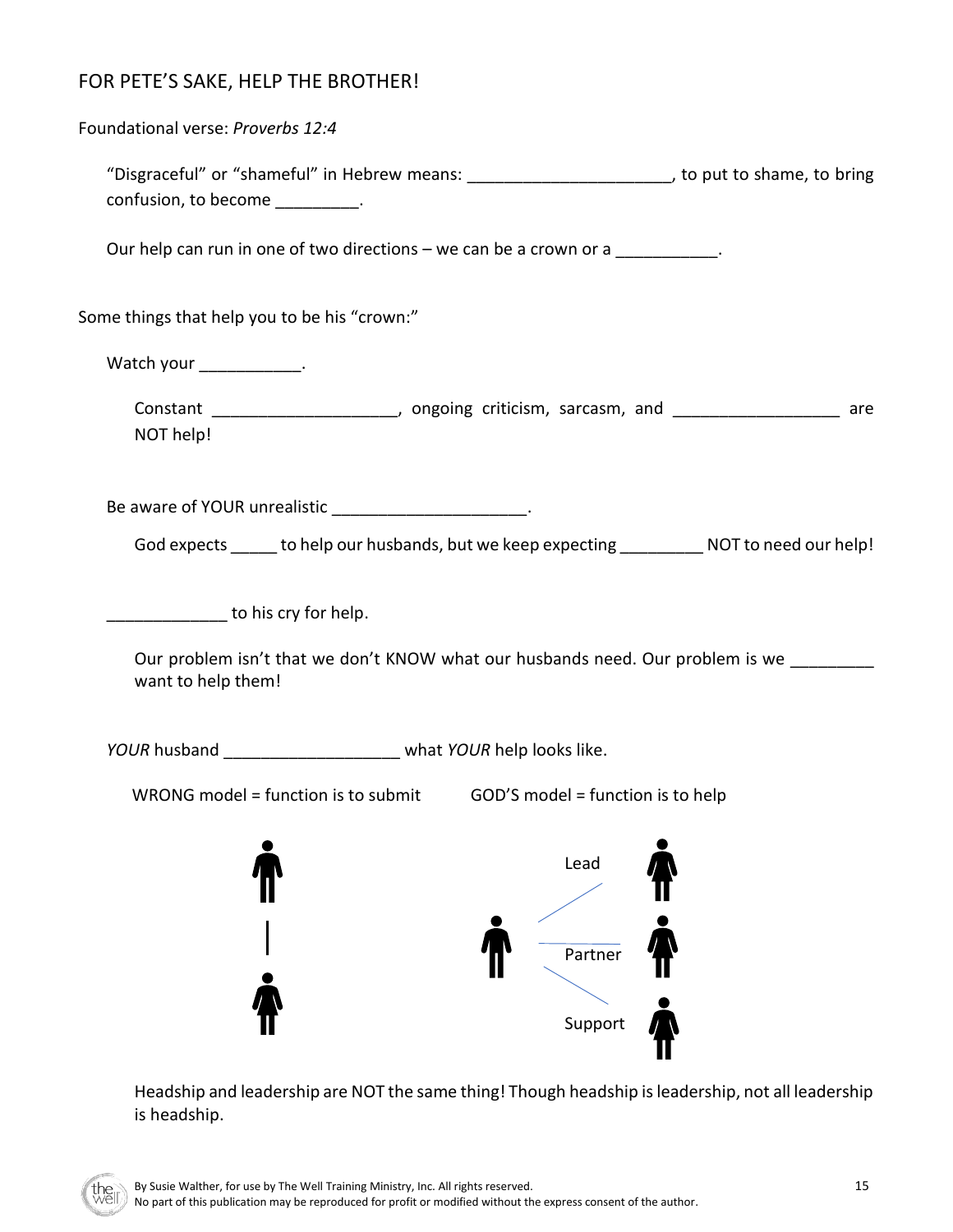You have to **him to help him:** 

What's your husband's \_\_\_\_\_\_\_\_\_\_\_\_\_\_\_\_\_\_\_\_\_\_\_\_\_\_\_\_\_? What's his **language?** What kind of **What kind of with the support does he need or want?** What \_\_\_\_\_\_\_\_\_\_\_\_\_\_\_\_\_\_ or de-energizes him? What are his spiritual \_\_\_\_\_\_\_\_\_\_\_\_\_ or passions? What is his \_\_\_\_\_\_\_\_\_\_\_\_\_\_\_\_\_\_\_\_\_\_\_\_\_\_\_\_\_\_\_?

# A CLOSING THOUGHT

"Your husband was loved by a mother who thought him to be at his birth, wonderful and beautiful in every way. He was her baby boy, and she was his mother. She had hopes and dreams for his life, hopes of what he could be, of what he would be. Soon enough, her boy grows up and one day this mother must give her beloved son to another woman to love, releasing him into the arms of a woman he will call his wife. Will this wife also believe that her boy is wonderful? Will she believe in what he could be? Will she treasure him, nurture him, honor him, protect him? Will she? Will you?" *– Luci Stanley*

**Your husband's ability to fulfill his God-ordained purpose lies with your willingness to contribute to his life the way God designed you to contribute. And when you help him rise, you will also rise.**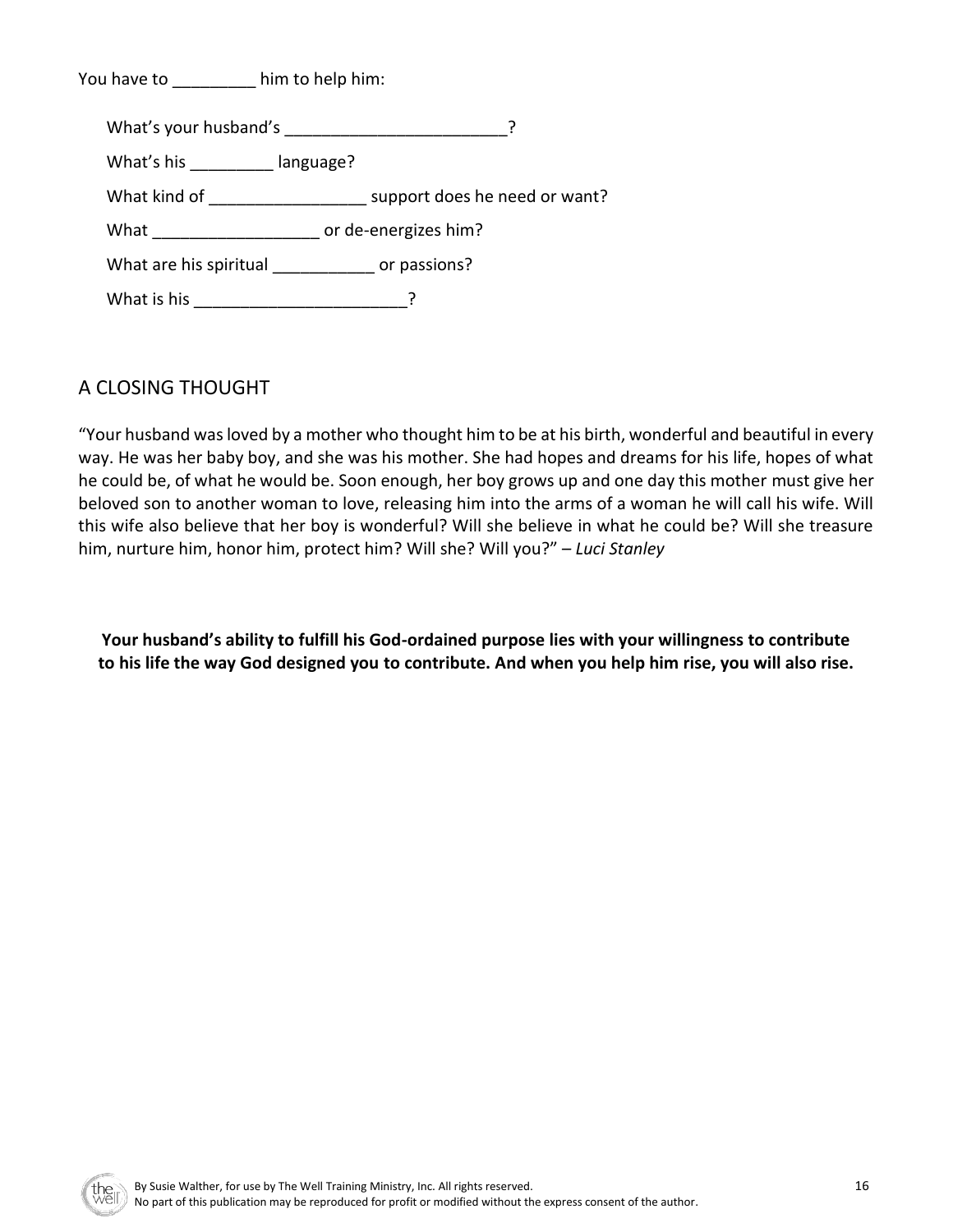# **BONUSMATERIAL** GENERAL PERSONALITY INFORMATION

# *Know yourself. Control yourself. Die to yourself.*

| <b>Melancholy</b><br>(Beaver)                                                                                  | <b>Choleric</b><br>(Lion)                                                                                | Sanguine<br>(Otter)                                                                                            | Phlegmatic<br>(Golden Retriever)                                                                             |
|----------------------------------------------------------------------------------------------------------------|----------------------------------------------------------------------------------------------------------|----------------------------------------------------------------------------------------------------------------|--------------------------------------------------------------------------------------------------------------|
| Introvert                                                                                                      | Extrovert                                                                                                | Extrovert                                                                                                      | Introvert                                                                                                    |
| <b>Task oriented</b>                                                                                           | Task oriented                                                                                            | People oriented                                                                                                | People oriented                                                                                              |
| Motto: "Do it right"                                                                                           | Motto: "Git r'done"                                                                                      | Motto: "Let's have fun"                                                                                        | Motto: "Get along"                                                                                           |
| Wants: compliance                                                                                              | <b>Wants: dominance</b>                                                                                  | <b>Wants: influence</b>                                                                                        | <b>Wants: steadiness</b>                                                                                     |
| Needs: sensitivity, space,<br>support, silence, exact<br>details/explanations                                  | Needs: to lead, activity,<br>respect, loyalty, freedom                                                   | Needs: attention, approval,<br>acceptance, affection,<br>freedom from control and<br>details                   | Needs: routine, feeling of<br>worth, lack of stress, time to<br>adjust, appreciation                         |
| Values: order                                                                                                  | Values: work                                                                                             | Values: fun                                                                                                    | Values: peace                                                                                                |
| Makes a great:<br>inventor<br>philosopher<br>researcher<br>designer<br>programmer<br><b>Method of Control:</b> | Makes a great:<br><b>CEO</b><br>manager<br>producer<br>head coach<br>leader<br><b>Method of Control:</b> | Makes a great:<br>salesman<br>teacher<br>entertainer<br>encourager<br>cheerleader<br><b>Method of Control:</b> | Makes a great:<br>diplomat<br>parent<br>counselor<br>participant<br>team member<br><b>Method of Control:</b> |
| moods/threat of mood                                                                                           | anger/threat of anger                                                                                    | charm/wit<br>(to get out of trouble)                                                                           | procrastination<br>(I'll just take my time)                                                                  |
| <b>Strengths:</b>                                                                                              | <b>Strengths:</b>                                                                                        | <b>Strengths:</b>                                                                                              | <b>Strengths:</b>                                                                                            |
| analytical                                                                                                     | bold                                                                                                     | persuasive                                                                                                     | consistent                                                                                                   |
| thoughtful                                                                                                     | self-reliant                                                                                             | optimistic                                                                                                     | diplomatic                                                                                                   |
| devoted                                                                                                        | confident                                                                                                | imaginative                                                                                                    | adaptable                                                                                                    |
| planner                                                                                                        | leadership                                                                                               | forgives easily                                                                                                | competent                                                                                                    |
| detailed                                                                                                       | assertive                                                                                                | inspirational                                                                                                  | patient                                                                                                      |
| <b>Weaknesses:</b><br>too sensitive                                                                            | <b>Weaknesses:</b><br>tactless                                                                           | <b>Weaknesses:</b><br>show off                                                                                 | <b>Weaknesses:</b><br>compromising                                                                           |
| skeptical                                                                                                      | unaffectionate                                                                                           | disorganized                                                                                                   | passive                                                                                                      |
| isolates                                                                                                       | workaholic                                                                                               | restless                                                                                                       | anxious                                                                                                      |
| critical                                                                                                       | competitive                                                                                              | inconsistent                                                                                                   | indecisive                                                                                                   |
| unrealistic expectations                                                                                       | bossy                                                                                                    | irresponsible                                                                                                  | lazy                                                                                                         |
| <b>Possible Bible Character:</b><br>Jeremiah<br>Martha                                                         | <b>Possible Bible Character:</b><br>Paul<br>Deborah                                                      | <b>Possible Bible Character:</b><br>Peter<br>Mary (Martha's sister)                                            | <b>Possible Bible Character:</b><br>Abraham<br>Esther                                                        |

NOTE: Other factors influence our personality development – life experiences, the temperament and propensities of parents, circumstances, unresolved life issues, etc.

Most people are a combination of at least 2 primary personality types (e.g. Melancholy/Choleric, etc.).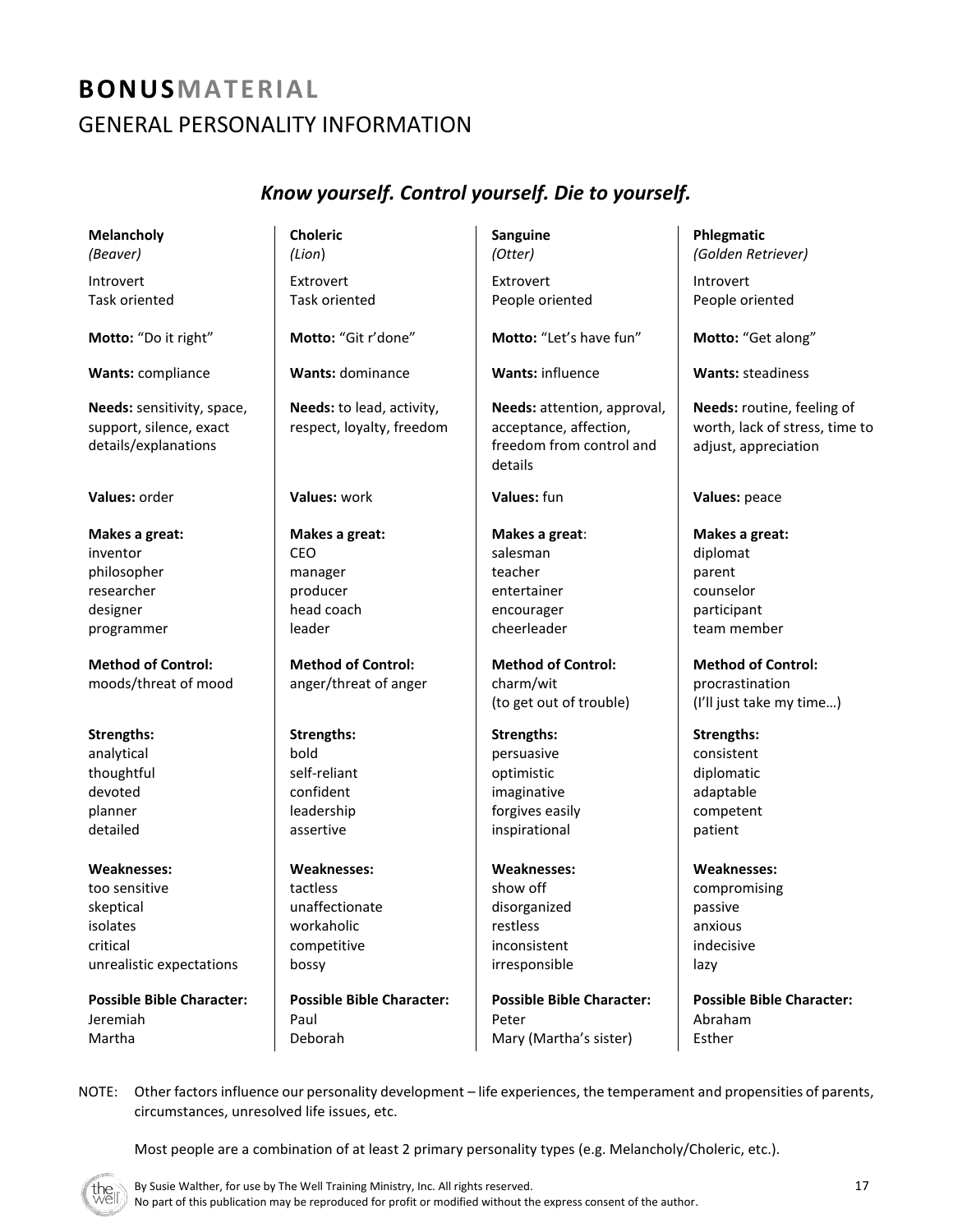# **SESSIONTHREE** SUBMISSION: OUR *POWER* IN MARRIAGE

## HOW WE *REALLY* FEEL

What *automatically* comes to mind when we hear the word submission:

| Oppression                 | Might as well be a slave             |
|----------------------------|--------------------------------------|
| $Loss of$ ______________   | You'll be used or __________________ |
| Loss of rights             | You have ____________________        |
| $Loss of$ ________________ | Your opinion/rights don't matter     |
| <b>Becoming mindless</b>   | You matter                           |
|                            | You'll be taken advantage of         |
| Feels                      | Feels like                           |

## GAINING A BIBLICAL PERSPECTIVE

In God's design of marriage, submission is a foundational component. Submission is one of God's relational laws, based on His own example, that \_\_\_\_\_\_\_\_\_\_\_\_\_\_\_\_\_\_\_\_\_\_\_\_\_ a relationship.

| Do I believe God is the source of the Bible? This impacts _____________________.                                                                                     |  |
|----------------------------------------------------------------------------------------------------------------------------------------------------------------------|--|
| Do I believe the Bible is authoritative? This impacts _____________________.<br>O                                                                                    |  |
| 1 <sup>st</sup> Operating Principle of Submission: The ___________________ of Created Things                                                                         |  |
| what is named.                                                                                                                                                       |  |
| Biblical authority is about caring for and _______________________ others. It is NEVER about<br>domination. Domination is always a ___________________ of authority. |  |
| Some definitions:                                                                                                                                                    |  |
| Authority is the _____________ to rule<br>Power is the to rule                                                                                                       |  |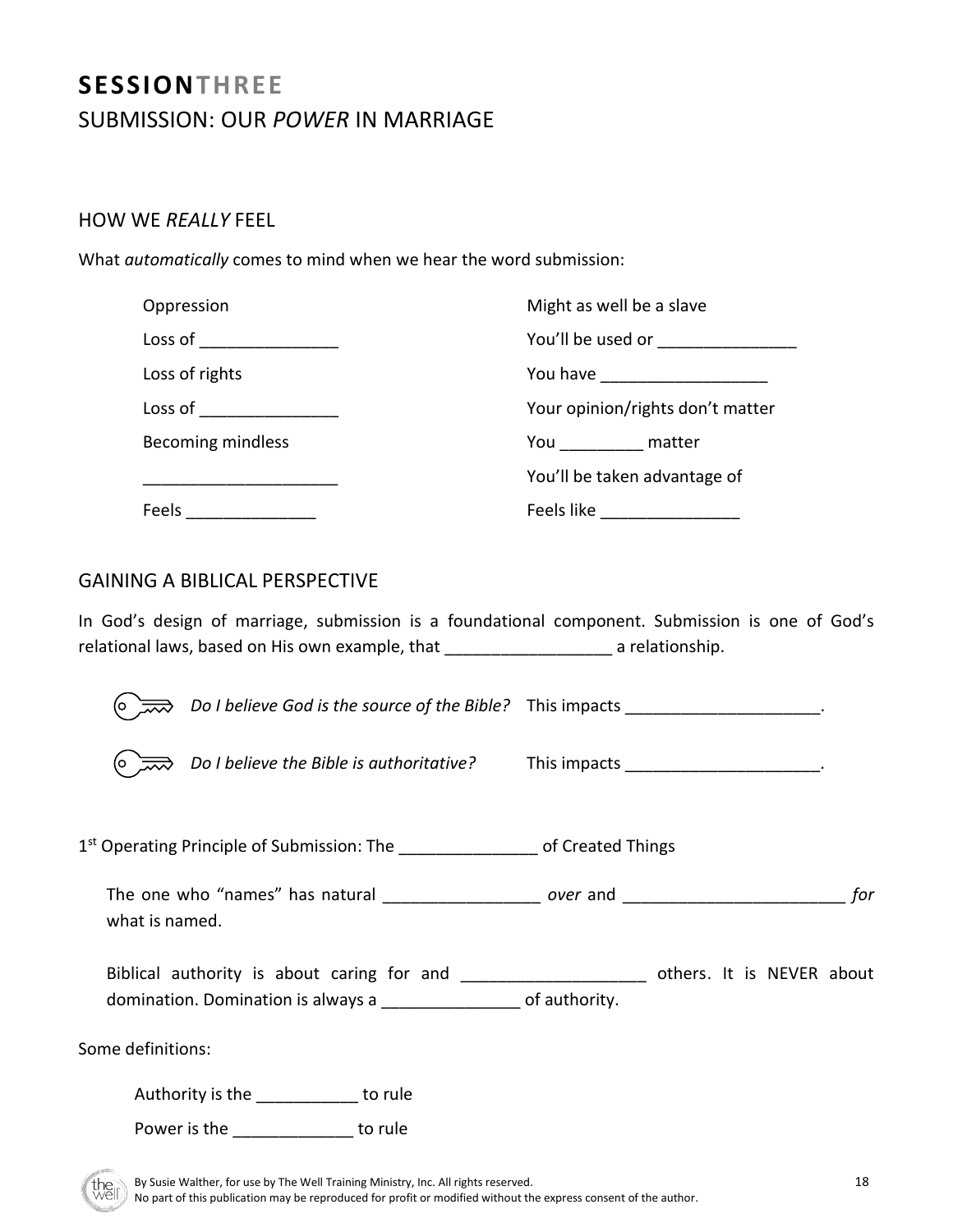Naming has *nothing* to do with \_\_\_\_\_\_\_\_\_\_\_\_\_\_\_\_\_\_\_\_\_:

Jesus and the Father are equally God, and Jesus has authority *with* the Father, but Jesus \_\_\_\_\_\_\_\_\_\_\_\_\_\_\_\_ to function within His Father's authority.

Adam and Eve are equally made in the image of God, and Eve has authority as a co-laborer, co-regent, and co-ruler with Adam, but God designed Eve to use her \_\_\_\_\_\_\_\_\_\_ \_\_\_\_\_\_\_\_\_\_ to function within Adam's authority.

In the biblical authority/submission paradigm, men and women aren't forces. They are \_\_\_\_\_\_\_\_\_\_\_\_\_\_\_\_, with each leveraging what God has given them to benefit the other.

2<sup>nd</sup> Operating Principle of Submission: The Effect of the \_\_\_\_\_\_\_\_\_\_\_\_\_\_\_\_\_\_\_\_\_ *Genesis 3:16-19*

The curse didn't women under authority. We were already under The curse didn't and  $\sim$  , Godordained authority!

The curse didn't change our *position*; it changed our **comparished as a contract of the contract of the contract of the contract of the contract of the contract of the contract of the contract of the contract of the contr** 

At creation, submission was natural, and rebellion was \_\_\_\_\_\_\_\_\_\_\_\_\_\_\_\_\_\_. *After the Fall, rebellion became natural, and submission became unnatural.* 

Jesus works in our lives to transform us \_\_\_\_\_\_\_\_\_ from our rebellion, back to God's supernatural design.

## SUBMISSION DEFINED

Submission and subjugation are NOT synonyms: *Subjugation* is the action of someone bringing **the ending of the solution** of someone bringing enslavement, loss of freedom, \_\_\_\_\_\_\_\_\_\_\_\_\_\_\_\_\_\_\_\_\_, conquest, defeat. Submission means to subject \_\_\_\_\_\_\_\_\_\_\_\_\_\_\_, to put *oneself* under authority, to yield, a \_\_\_\_\_\_\_\_\_

\_\_\_\_\_\_\_\_\_ surrender, deference.

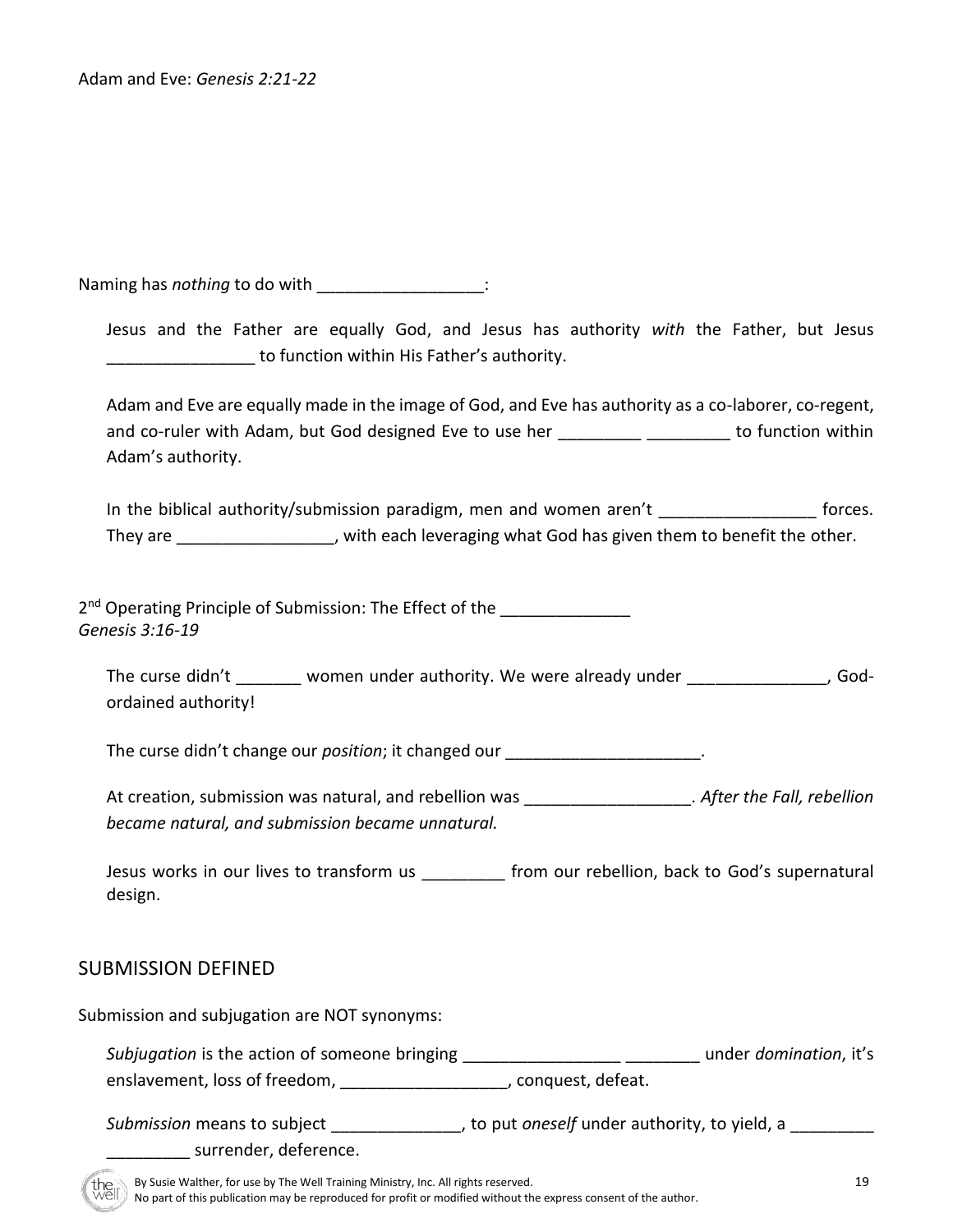Biblical submission is:

| A                                                         |                                                                                                                                                                                                      |
|-----------------------------------------------------------|------------------------------------------------------------------------------------------------------------------------------------------------------------------------------------------------------|
| No one forces you because your __________ is involved.    |                                                                                                                                                                                                      |
|                                                           |                                                                                                                                                                                                      |
| submission.                                               | Your ability to __________________ help and influence your husband is as good as your                                                                                                                |
|                                                           | <b>HELP + SUBMISSION = Your SUPERPOWER</b>                                                                                                                                                           |
| feel like manipulation.                                   | Without submission your husband won't __________ the "help" you try to give him because it will                                                                                                      |
| Your submission will help your "help" stay _____________. |                                                                                                                                                                                                      |
| <b>Example 1</b> in God                                   |                                                                                                                                                                                                      |
|                                                           | God wants to _______________ for you, but you have to _______ _______ of His way.                                                                                                                    |
| listening - trust God and let God deal with your husband. | Use your ____________, make your case, ______________ to your husband's reason, and if he's not                                                                                                      |
| ________________    to God                                |                                                                                                                                                                                                      |
|                                                           | Nowhere in the Bible does God command _______ to tell their wives to submit.                                                                                                                         |
|                                                           | Submission isn't an issue between you and your husband. Submission is an issue between you and<br>God, who is _______________________ your faithfulness to Him by way of your submission to another. |
| WHAT SUBMISSION IS NOT                                    |                                                                                                                                                                                                      |
| Biblical submission is not:                               |                                                                                                                                                                                                      |
|                                                           |                                                                                                                                                                                                      |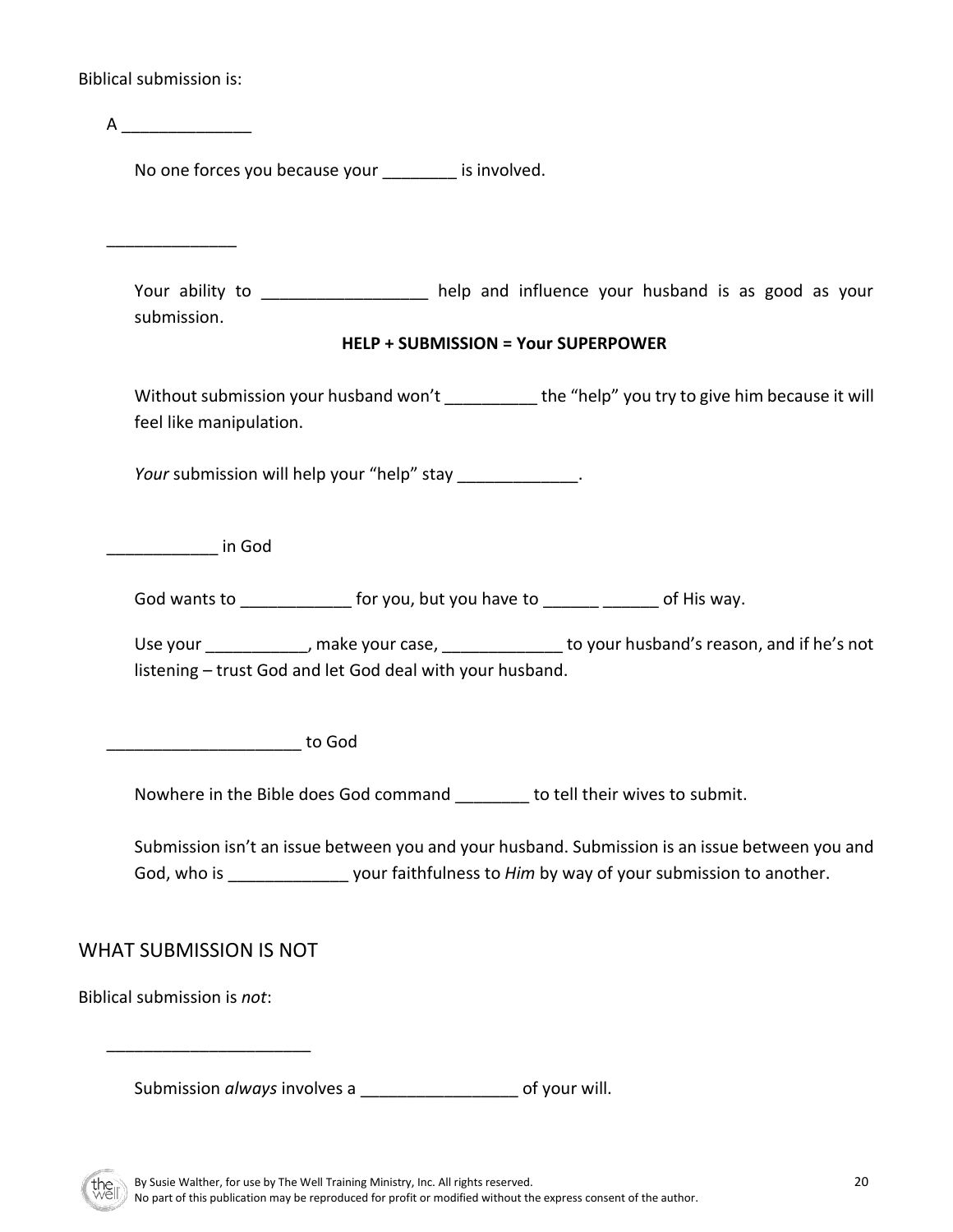When there's a **in the road between YOUR will and your husband's will, the** *sacrifice* **is** choosing \_\_\_\_\_\_\_ will over your own.

About your \_\_\_\_\_\_\_\_\_\_\_\_\_\_\_\_\_\_

Your humanity isn't \_\_\_\_\_\_\_\_\_\_\_\_\_\_\_\_\_\_ because you choose to yield your will.

The loss of your \_\_\_\_\_\_\_\_\_\_\_\_\_\_\_\_\_\_\_\_\_\_\_\_

Submission kills off your \_\_\_\_\_\_\_\_\_\_\_\_\_, not your personhood.

God designed \_\_\_\_\_\_\_\_ to contribute beneficially to your husband's life and for you to succeed as  $a$ 

Submission doesn't make *you* disappear, just some of your \_\_\_\_\_\_\_ and inordinate self-love.

\_\_\_\_\_\_\_\_\_\_\_\_ obedience

*Acts 5:1-10*

The Bible does NOT command a woman to tolerate sin, \_\_\_\_\_\_\_\_\_\_\_\_\_\_\_\_\_\_\_\_\_\_\_\_\_\_\_\_ in sin, or violate her conscience, all in the name of submission to a husband.

*Don't deceive yourself!* If you accommodate his sin, you are NOT being submissive. *You* are and have made your husband or marriage an  $\Box$ 

## WHAT MAKES SUBMISSION IMPOSSIBLE

Believing and rehearsing extending thoughts about our husbands *Acts 3:19*

*Turn to Page 24*

Justifying and nursing \_\_\_\_\_\_\_\_\_\_\_\_\_\_\_\_\_\_\_\_\_\_\_\_\_ *Luke 6:32-36* 

The thing that caused the offense was an  $\frac{1}{2}$  =  $\frac{1}{2}$ ; to be offended is a  $\frac{1}{2}$  =  $\frac{1}{2}$ .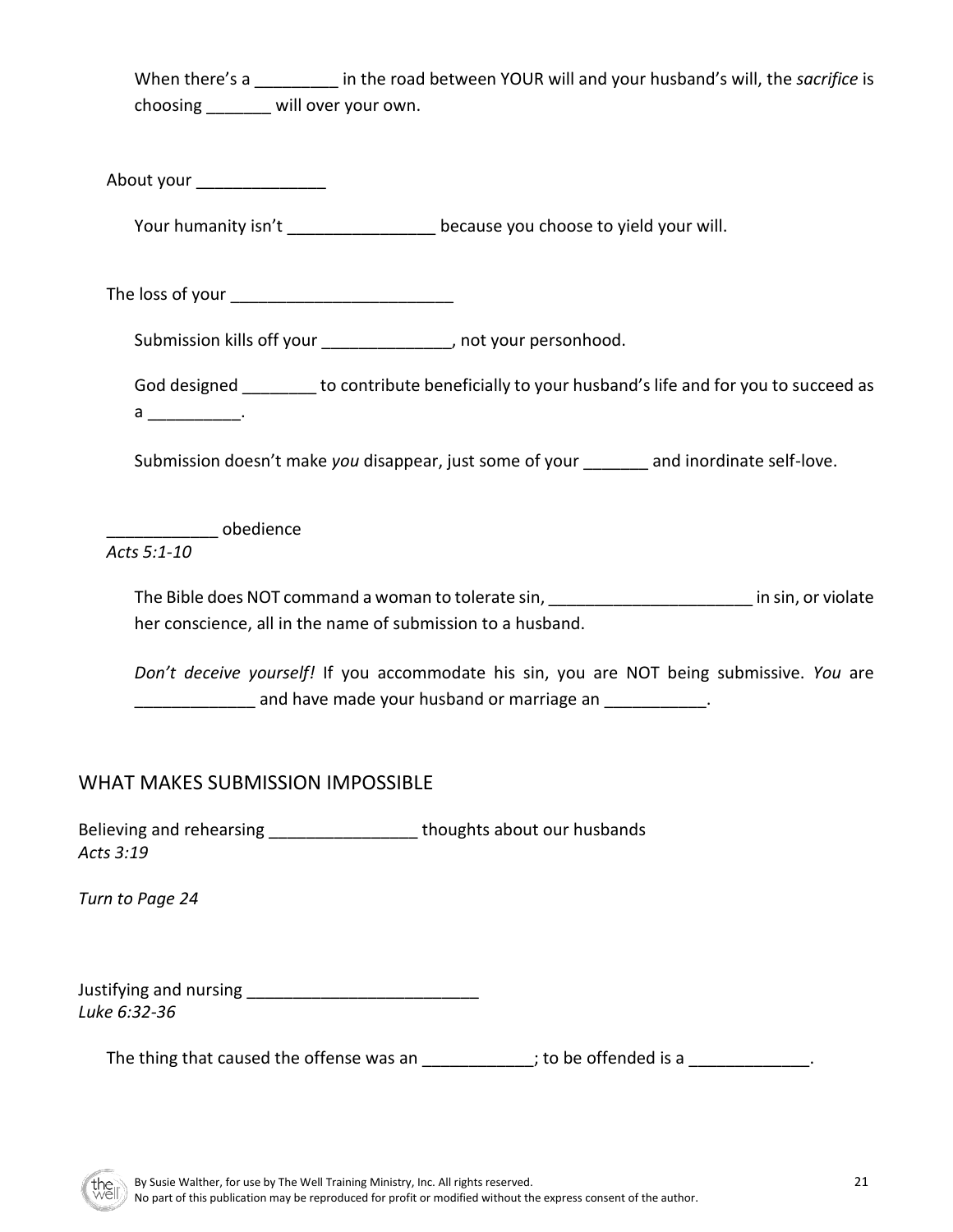### Disrespect

Disrespect \_\_\_\_\_\_\_\_\_\_\_\_\_\_\_\_\_\_\_\_\_\_ the person on the receiving end of it. It doesn't make them stronger or better.

"If you treat your 20% husband like he's 20%, he'll always give you 20%. But if you treat your 20% husband like he's 100%, he'll rise and give you 100%." *– Debi Pearl*

## YOU WILL REAP WHAT YOU SOW

The Law of the Harvest

You will **what you sow.** 

You will reap \_\_\_\_\_\_\_\_\_\_\_\_\_\_ than when you sow.

You will reap \_\_\_\_\_\_\_\_\_ than what you sow.

If you sow a lack of submission, you will reap the consequences of that! The NEGATIVE harvest:

In Your *Husband*

Confusion and Passivity:

We say we their leadership, then when they try to lead, we refuse to  $\sim$ so they don't bother trying to lead anymore.

Drifting:

Men are **Music and admiration** by God for respect and admiration.

If a man doesn't get respect and admiration from his wife, he'll letter than the towards what he thinks will provide it.

In Your *Home*

A house full of anger and \_\_\_\_\_\_\_\_\_\_\_\_\_\_\_\_\_

A house with no \_\_\_\_\_\_\_\_\_\_\_\_\_\_\_\_\_\_\_\_, friendliness, or fun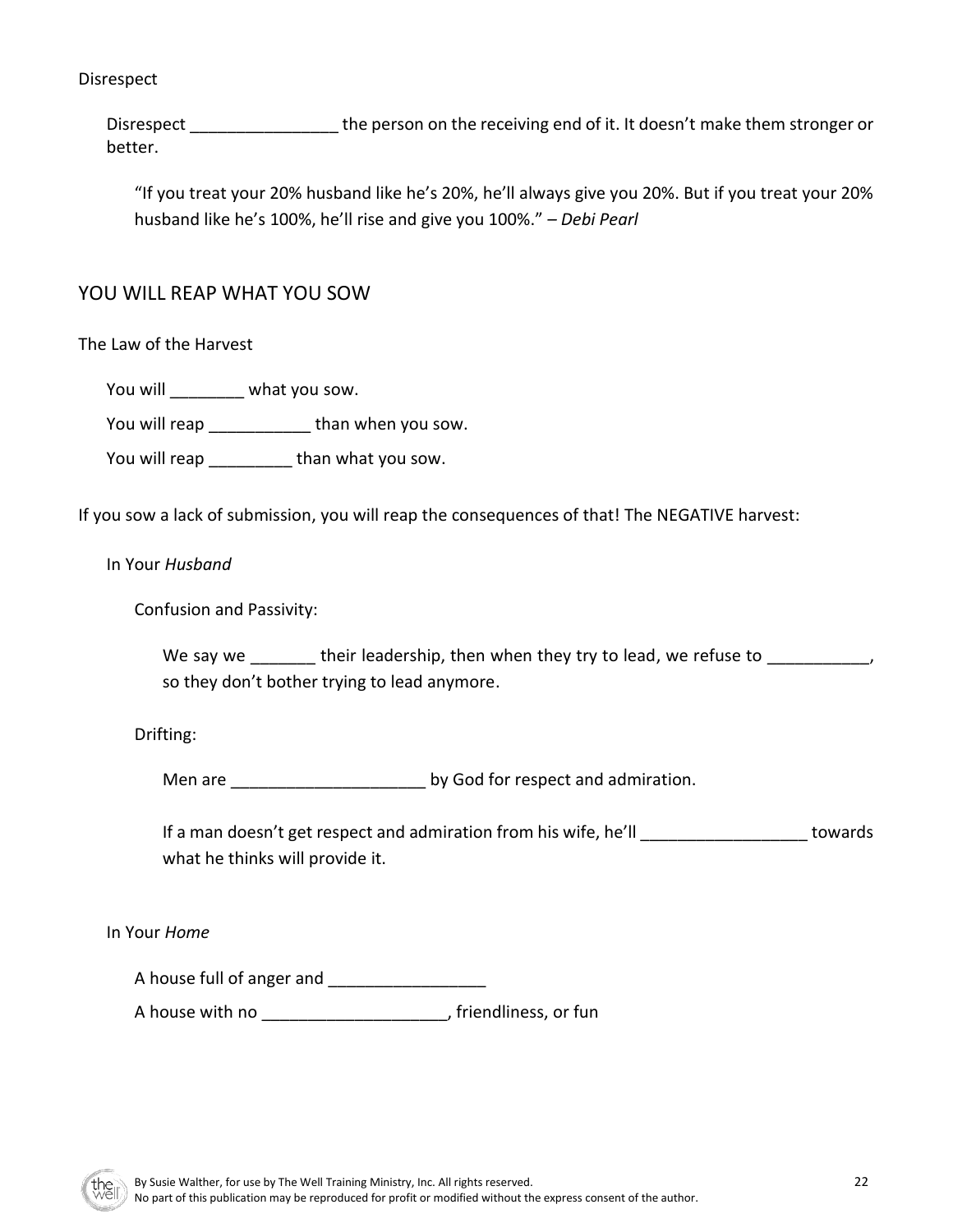In *You*

An \_\_\_\_\_\_\_\_\_\_\_\_\_\_\_\_\_\_\_\_\_ prayer life

\_\_\_\_\_\_\_\_ versions of you

Loss of \_\_\_\_\_\_\_\_\_\_\_\_\_\_\_\_\_\_\_\_\_\_ with God and your husband

You won't \_\_\_\_\_\_\_\_ *yourself*

## BUT a woman characterized by submission can produce a POSITIVE Harvest:

A home that's a \_\_\_\_\_\_\_\_\_\_\_\_ instead of a warzone

Positively affects your \_\_\_\_\_\_\_\_\_\_\_\_\_\_\_\_\_\_\_\_ emotional health

Helps a \_\_\_\_\_\_\_\_\_\_\_\_\_\_\_\_\_\_\_\_\_ husband turn back to God

Increases your \_\_\_\_\_\_\_\_\_\_\_\_

Helps you become more **the community-religious-church-going***woman-whose-faith-hasn't-changed-her-very-much*

Helps a husband regain his God-given

## **If you cultivate a more submissive spirit, you will** *actually* **like the woman you're becoming, and so will your husband!**

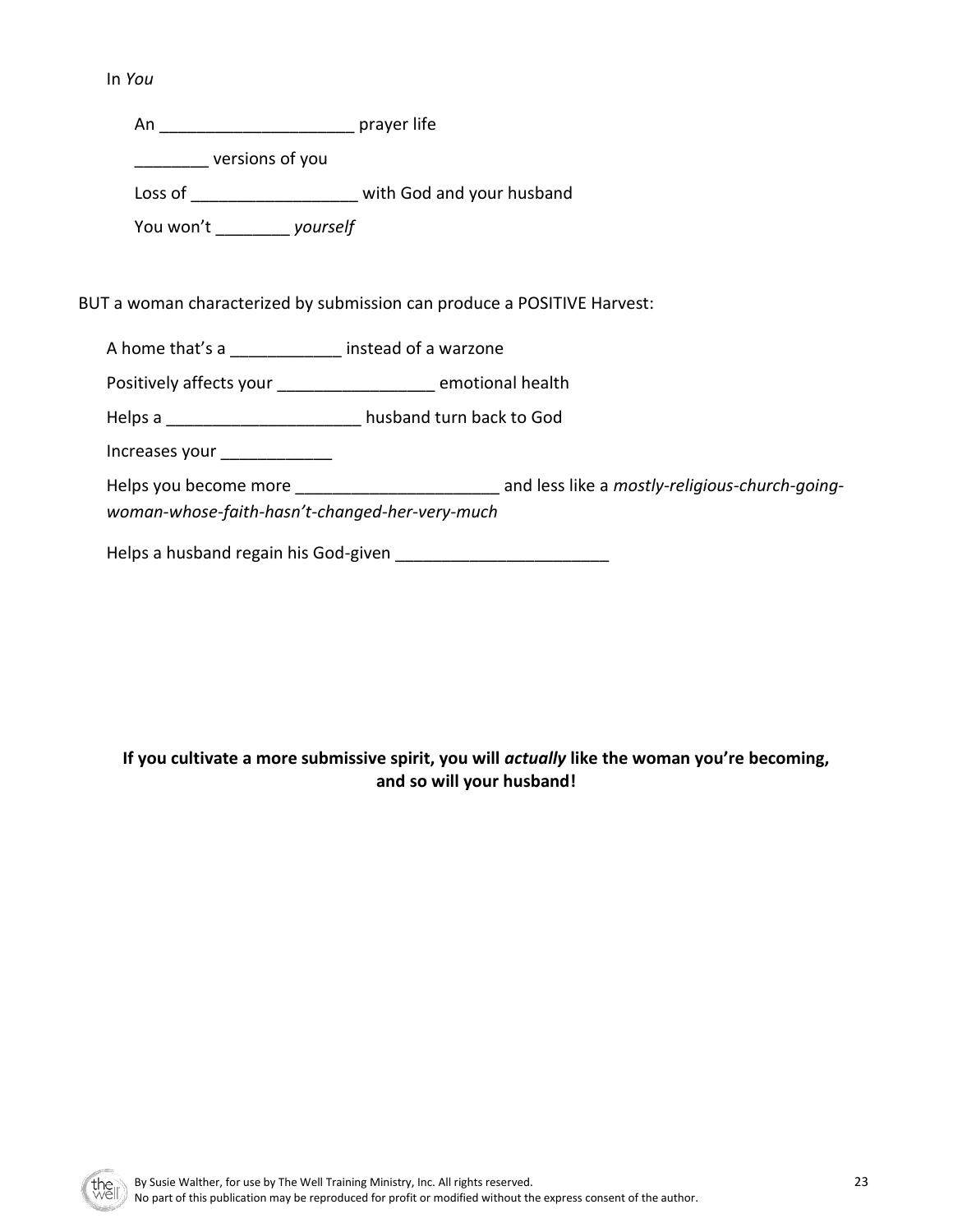# **BONUSMATERIAL** BITTER THOUGHTS THAT WORK AGAINST SUBMISSION

He doesn't love me. He only loves himself.

How dare he come home in a bad mood and take it out on me!

I do so much for him and look at what I get in return!

He's only thinking of himself.

He's stupid; see if I ever try to talk to him again!

I can't believe what he did. I will *never* forgive him.

He'll *never* change.

There is no hope for him.

He did that on purpose to hurt me.

We *never* should have gotten married.

God understands that I can't take this.

I hate him.

I prayed about it and have peace about divorcing him.

I wish he were dead.

I'll show him what it's like.

He's repulsive to me.

The thought of him touching me is nauseating.

How could God let him do this to me?

He should have known better.

Martha Peace, *The Excellent Wife* (Focus Publishing, 1999), p. 94-95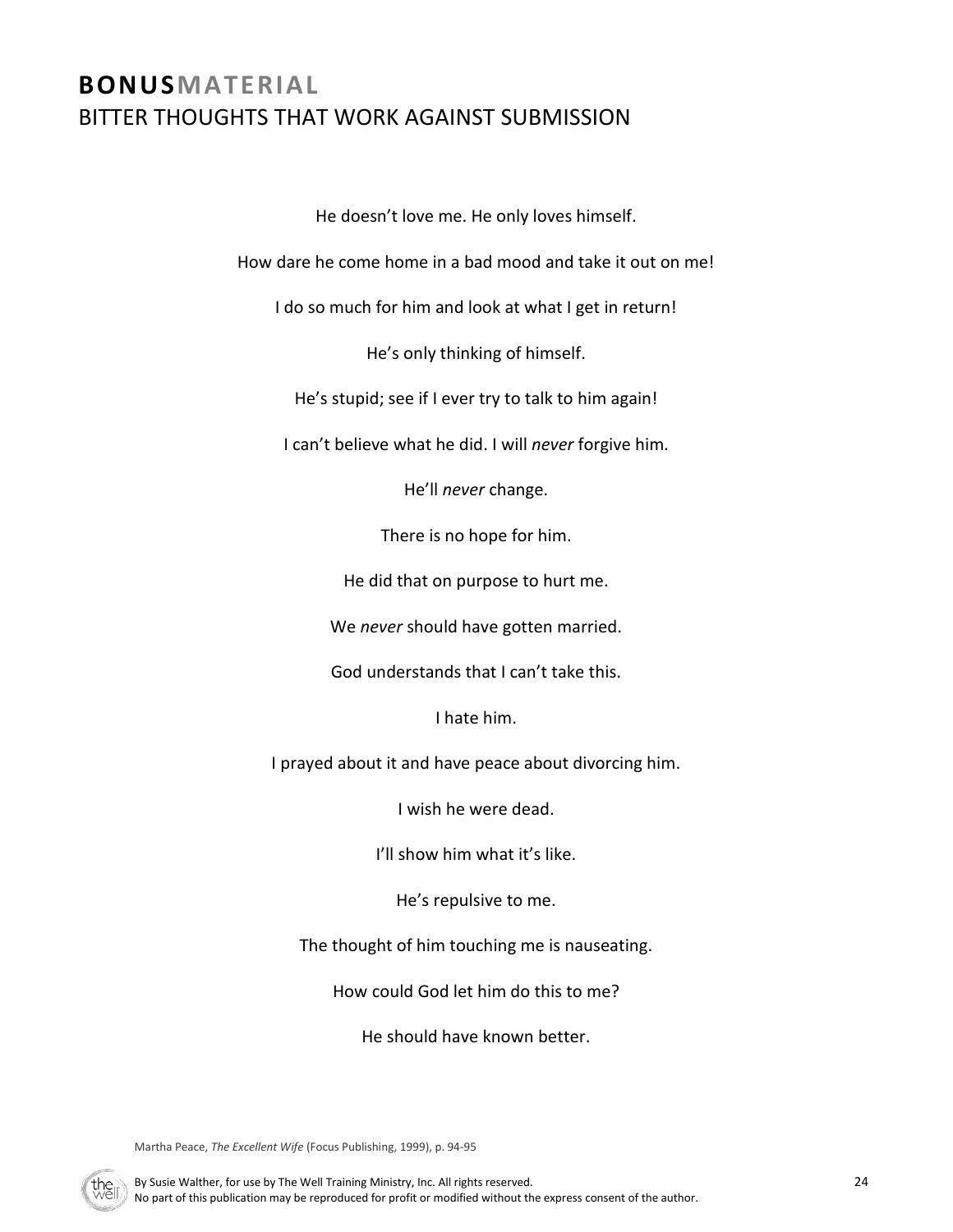# **SESSIONFOUR** SEX: OUR *PROTECTION* IN MARRIAGE

## THE DISCLAIMERS

There will be no punches pulled to try and protect any possible sensitivities about this topic.

We're talking in generalities based on the most common scenario in marriage, which is a husband with a higher libido than his wife's. That doesn't mean you're abnormal if your sex drive is higher than your husband's.

If you're single, you need to know that in God's design for sex, only married people are supposed to be having it. Not you, not yet.

## THE BIBLE'S SEXUAL NARRATIVE

God designed sex to be exclusive. It was to be experienced ONLY within the boundaries of a covenant commitment between a man and a woman who become husband and wife. In this relationship of mutual allegiance and fidelity, God gives the couple the gift of sex. When God created sex, He intended a couple to open His gift as often as they wanted for the rest of their married lives, as long as they were physically able. God designed sex to contain a type of pleasure no one else was allowed to experience, making marriage something to be desired. God created the male sexual organ to fit perfectly into a female sexual counterpart. He wanted couples to kiss and hug and touch and fondle and play. God intended sex to be enjoyable for both the husband and the wife, so He put all kinds of nerve endings in their private, sexual areas so they'd experience a pleasure that could lead them both to orgasm. Orgasms aren't necessary *at all* for pro-creation. They're purely the result of intense sexual pleasure. God even gave women an extra, special little part that's completely useless for conception and childbearing. It's simply a pleasure spot on her body, designed by God just for women, so that we too could experience sexual pleasure in an extra special way.

## SEX IN THE BIBLE

*Song of Songs/Solomon 4:5-7, 9-11, 16; 5:1, 13-16; 6:2-3; 7:6-9; 8:10, 14*

Translation Key (some of these words are interchangeable between the categories):

*Vaginal area:* cistern, well, fountain, mountain of myrrh, hill of incense, garden, bed of spices

*Breasts:* fawns, gazelles, towers, clusters of fruit

*Her body:* choice fruits, lilies, a wall, palm tree, vineyard, spice-laden mountains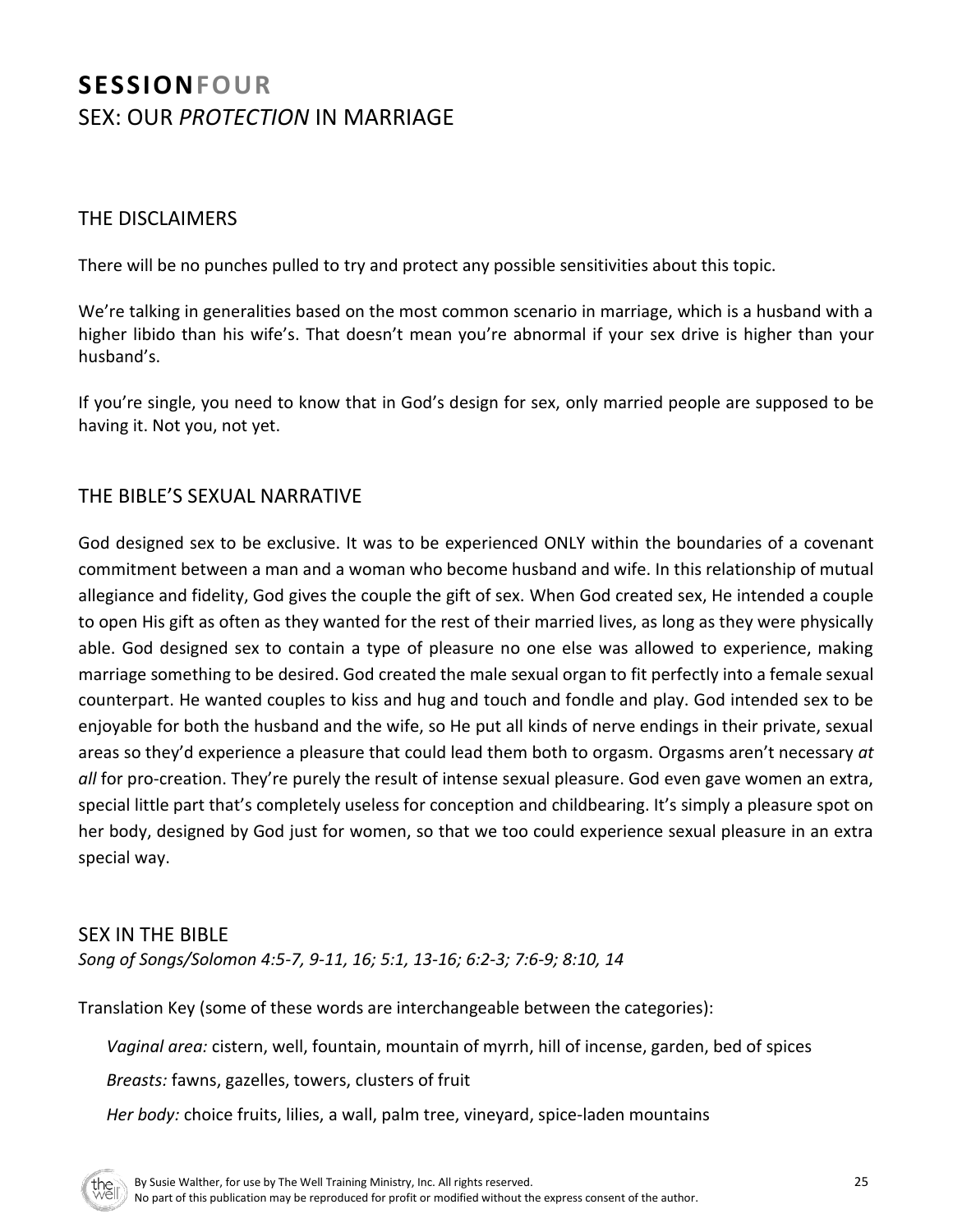## CALIBRATING INTIMACY

Intimacy is key to God's design for sex, and intimacy has two sides that must be calibrated – intimacy and the control of the intimacy.

We start our relationship as husband and wife \_\_\_\_\_\_\_\_\_\_\_\_\_\_\_\_\_\_\_\_\_\_:

Generally speaking, women lean hard towards **Example 20** intimacy, which we experience through through  $\blacksquare$  and time spent with us.

Generally speaking, men lean hard towards \_\_\_\_\_\_\_\_\_\_\_\_\_\_\_\_\_\_\_\_\_\_ intimacy, which they experience through actually having through actually

Men have to calibrate by making an adjustment towards the *emotional*, and women have to make an adjustment towards the *physical*.

To calibrate, we have to do what's \_\_\_\_\_\_\_\_\_\_\_\_\_\_\_\_\_\_\_ for us and choose the *opposite* of what we want to do, which means intimacy is cultivated through the same than the proof through feelings!

Without the calibration, the marriage becomes dominated by example the calibration of the marriage becomes dominated by

### BROKEN EXPECTATIONS

Men marry women hoping we never change, but then – we change.

You were his \_\_\_\_\_\_\_\_\_\_\_\_ girlfriend, and now you're his \_\_\_\_\_\_\_\_\_\_\_ wife, and he doesn't know what to do or how to get the woman he dated back!

Now he's stuck – for the rest of his life – with a woman who doesn't even  $\blacksquare$  him.

## WHY MARRIED WOMEN DON'T CHOOSE SEX

A non-exhaustive list of reasons for why so many married women aren't having sex:

Too busy

"Mother-mode"

Our \_\_\_\_\_\_\_\_\_\_\_\_\_

\_\_\_\_\_\_\_\_\_\_\_\_\_\_\_\_\_

Poor or chronic health issues

Anger or unforgiveness

\_\_\_\_\_\_\_\_\_\_\_\_\_\_\_\_\_\_\_\_\_

\_\_\_\_\_\_\_\_\_\_\_\_\_\_\_\_\_\_\_\_\_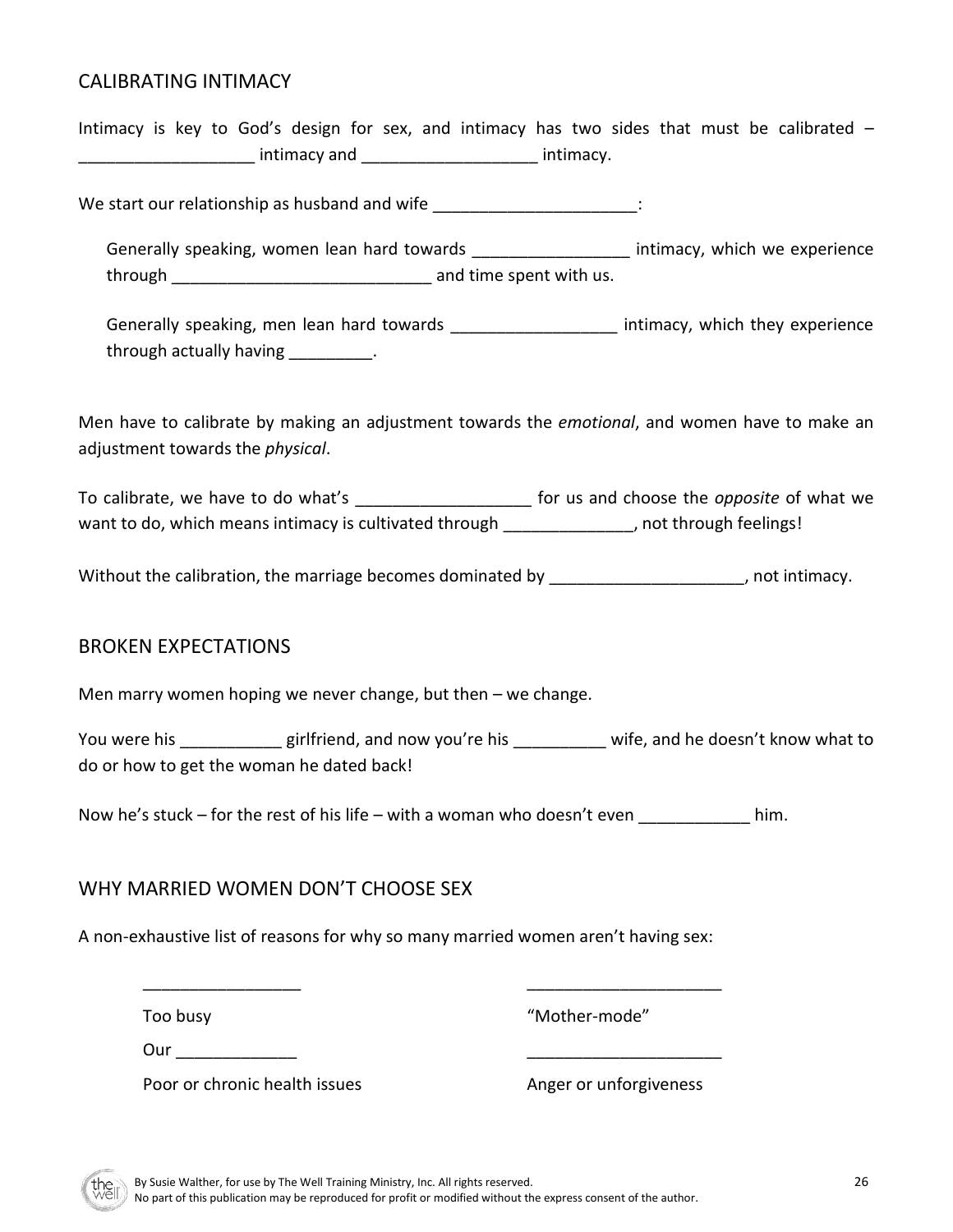Feeling **Executive Section** Lack of desire Fear of **Exercise 2** Time of the month or menopausal Unhelpful habits Physical pain or incontinence

Our reasons aren't illegitimate, but we need to entitled a sexiess against letting them produce a sexless marriage as the norm.

God's list of reasons for refraining from sex:

*1 Corinthians 7:3-5*

## WHEN SEX GOES BAD IN MARRIAGE

God designed sex in marriage, not only for procreation and pleasure, but also to protect it. We must protect our marriages from many things such as:

A lack of intimacy due to \_\_\_\_\_\_\_\_\_\_\_\_\_\_\_\_\_\_\_\_ misalignment of the emotional and sexual

Satan, who is actively working to **Exercise 2018** us and our marriages through temptation

Sexual \_\_\_\_\_\_\_\_\_\_\_\_\_\_\_\_\_\_\_\_

Things that cause sex to go bad:

\_\_\_\_\_\_ illegitimate options

Women can experience emotional intimacy with or without our husbands, and we have lots of options that can make us feel emotionally satisfied that don't compromise our walk with God.

After you \_\_\_\_\_\_\_\_\_\_\_\_\_\_\_ your husband sexually, he has \_\_\_\_\_\_\_\_\_\_\_ legit options for sexual fulfillment!

You are your husband's \_\_\_\_\_\_\_\_\_ God-ordained, *legitimate* source of sexual relief, intimacy, and fulfillment!

It's a great **the sexually deny our husbands on a regular basis when** they're designed by God to feel loved through sexual intimacy, *and this is the only thing in his life that ONLY his wife can do!*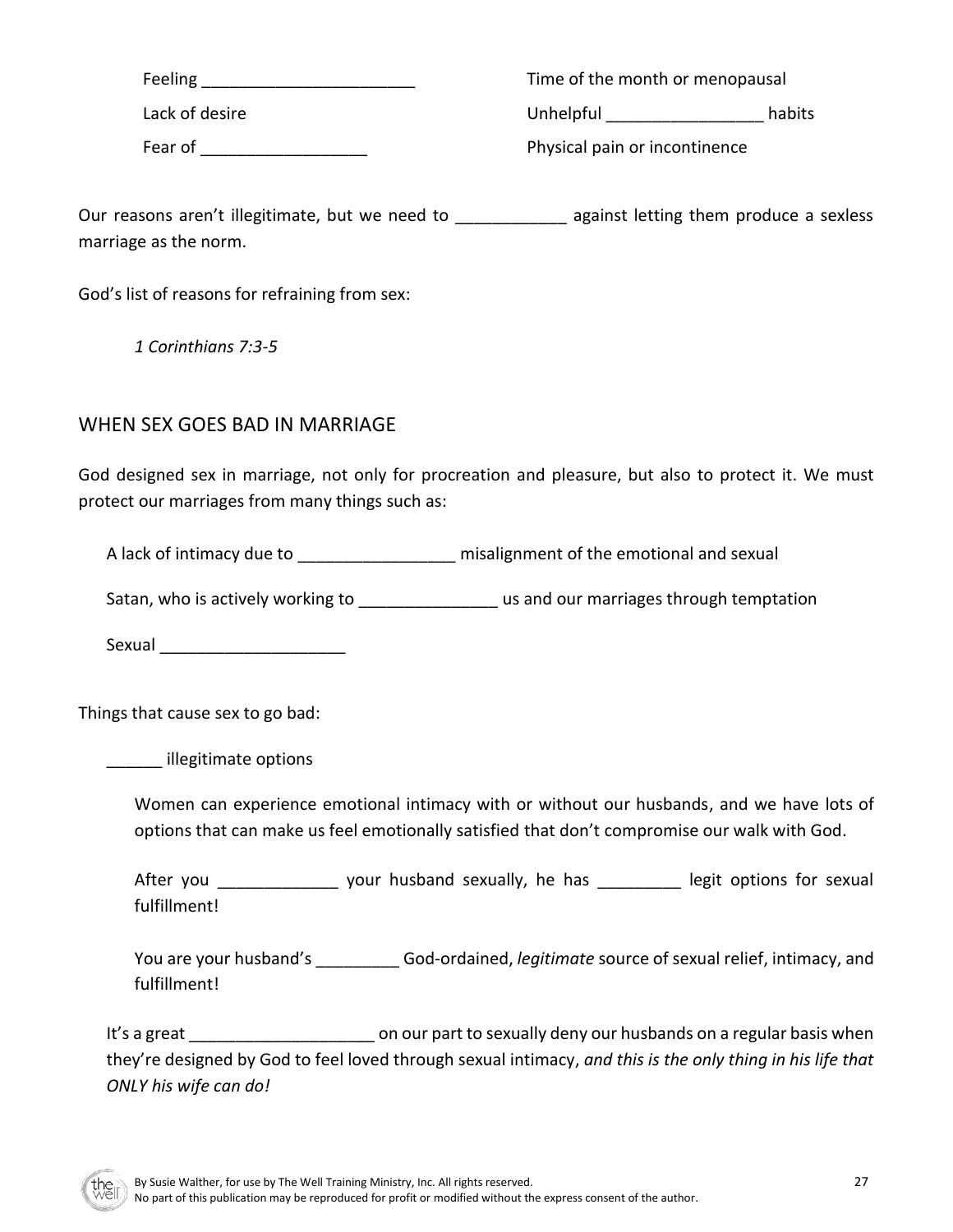illegitimate options

\_\_\_\_\_\_\_\_\_\_\_\_\_\_\_\_\_\_\_\_\_\_\_\_\_\_\_

\_\_\_\_\_\_\_\_\_\_\_\_\_\_\_\_\_\_\_\_\_\_\_\_.

\_\_\_\_\_\_\_\_\_\_\_\_\_\_\_\_\_\_\_\_\_\_\_

Physical affairs, emotional affairs, online affairs, sexting and texting affairs, indulging in romance novels and mommy porn, fantasizing, and daydreaming of being divorced or widowed ARE ALL ILLEGITIMATE OPTIONS.

Satan always wants you to believe that you're coming \_\_\_\_\_\_\_\_\_ when he's actually destroying you.

If your husband needs to view porn to have sex with you, then you have become a \_\_\_\_\_\_\_\_\_\_\_\_\_\_\_\_\_\_\_\_\_\_\_\_.

If YOU need to view porn to have sex with your husband, then you're bankrupting yourself

Some repercussions of habitual masturbation:

You \_\_\_\_\_\_\_\_\_\_\_\_ need each other anymore

You \_\_\_\_\_\_\_\_\_\_\_\_\_ satisfy each other anymore

He stops \_\_\_\_\_\_\_\_\_\_\_\_\_\_\_\_\_\_ you

Some reasons our husbands stop pursuing us sexually:

His **His** dynamics

You're **the sex** 

You're no longer the \_\_\_\_\_\_\_\_\_\_\_\_\_\_ of his heart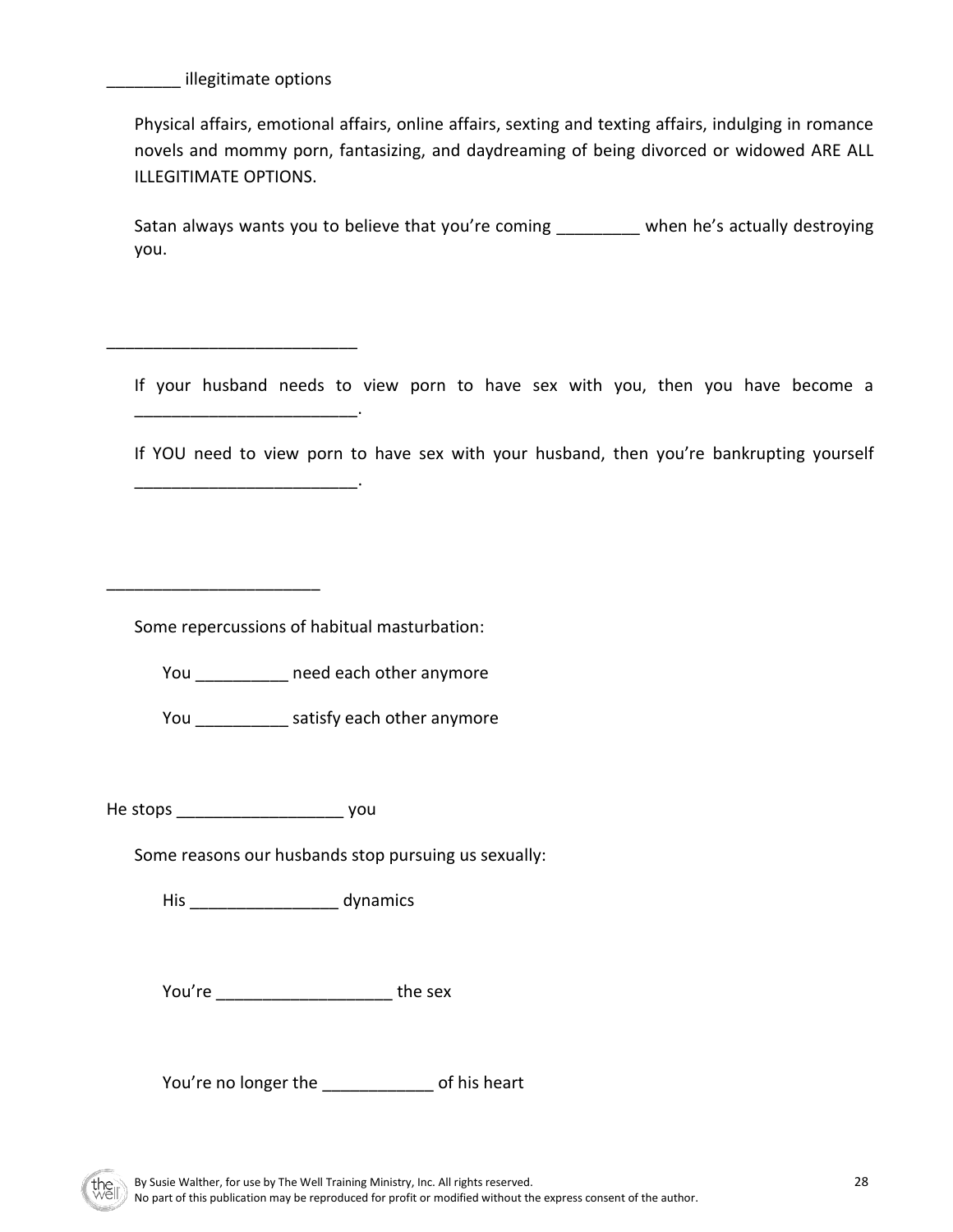Sex in marriage can operate from \_\_\_\_\_\_\_\_\_\_\_\_\_\_\_\_\_\_\_ and deprivation instead of oneness and intimacy. That loss spills over into \_\_\_\_\_\_\_\_\_\_\_\_\_\_\_\_, words, and actions. You start *hating* him for the man he's become, and he starts *hating* you for the woman you've become.

BUT the Good News is that God is committed to redemption! He knows how to raise dead things and give them life! He can breathe new life into you, your husband, your marriage, and your family – if you let Him!

# JUST DO *IT* ALREADY!

\_\_\_\_\_\_\_\_\_\_\_

Calibrating intimacy the way God designed it to be calibrated includes having sex! Here are some practical tips to get you going and keep you going in a sexually and emotionally healthy direction:

Find a \_\_\_\_\_\_\_\_\_\_\_\_\_\_\_\_\_\_\_\_\_\_ rhythm Think **Think Think h** thoughts about him Stop **being** parenting \_\_\_\_\_\_\_\_\_\_\_\_\_\_\_\_\_\_ every now and again \_\_\_\_\_\_\_\_\_\_\_\_ up Set the \_\_\_\_\_\_\_\_\_\_\_\_\_\_ YOU need \_\_\_\_\_\_\_\_\_\_\_\_\_\_ him Give \_\_\_\_\_\_\_\_\_\_\_\_\_\_\_\_\_\_\_\_, *not* rejection

**Work to get the disease OUT of your marriage bed, calibrate physical and emotional intimacy and you'll begin experiencing God's good, and highly enjoyable, design for your sexual relationship!**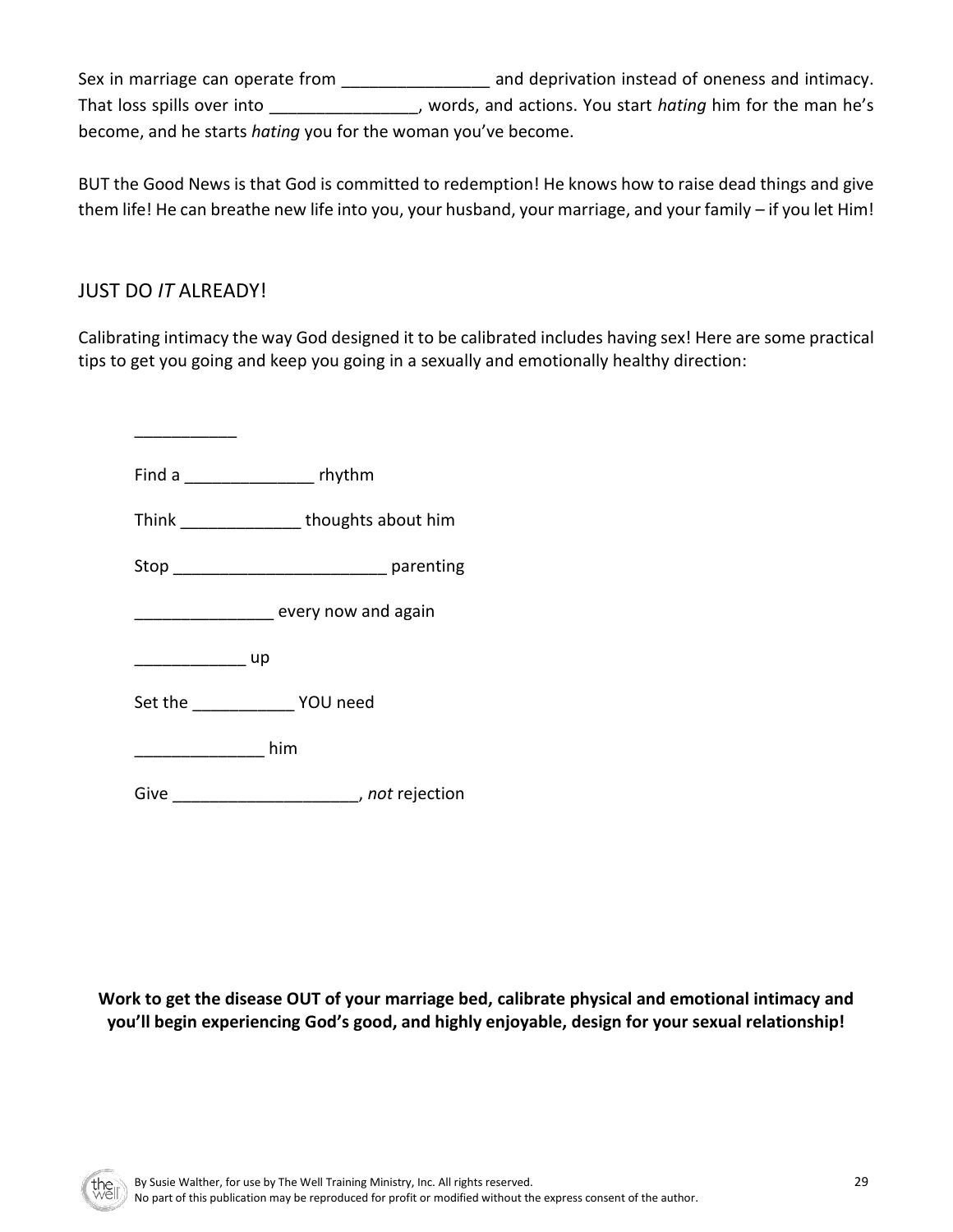# **BONUSMATERIAL** NAKED PICTURES

There is no command in Scripture that says, "Thou shalt not take a full frontal naked or sexy rear end picture of yourself and send it to your husband via Snapchat or your cell phone." However, the Apostle Paul didn't have any commands in Scripture, either, to deal with the specific marital and sexual questions and problems the Corinthian church was asking and having, but he submitted direction to them anyway based on the timeless Kingdom principles that exist in Scripture.

And just as the Apostle Paul needed to guide the Corinthian church to righteousness, that's what we need to attempt to do regarding the question of sending sexually provocative pictures of ourselves to our husbands (or ANY person for that matter). Ultimately, your decision is going to be between you and God, but never forget - you will stand and give an account of yourself before God for your choices. That's a Scriptural promise for all of us - with no exceptions. So, I suggest that you think through the grid of Scripture that already exists to determine your choices regarding the righteousness, or lack thereof, of sending pictures of your naked body parts to your husband. Ask yourself:

Will this help him subdue a porn addiction, start an addiction, or stoke the addiction he already has?

Will this help him in his allegiance to God? Am I helping him choose holiness, causing him to sin *less*? Am I helping him become more self-less and Christ-like?

Does this encourage sexual independence from me or interdependence and oneness?

Does my husband masturbate after seeing naked pictures of me? Is masturbation God's design for our sexual intimacy?

Does this action make my marriage bed public or private? Safe or unsecured? *Hebrews 13:4*

Does this action violate my conscience? *Romans 14:23*

Am I taking my sexual cues from the world or Jesus? Am I calling good evil and evil good?

Are my actions motivated by fear of losing him to porn or someone else? A feeling of sexual power? A false sense of "control?" Do I feel it's my right to do whatever I want?

Will this help my husband learn how to love me? Will this draw him closer to emotional intimacy with me? Will this help me feel chosen, dearly loved, cherished, respected, and honored by him?

### Key Verses:

| 1 Thessalonians 4:3-5 | We are to treat our own bodies in a holy and honorable manner     |
|-----------------------|-------------------------------------------------------------------|
| 1 Peter 3:7           | Men are to treat their wives with respect                         |
| Colossians 3:19       | Men are to love their wives morally                               |
| Ephesians 5:1-14      | There's to be NO hint of sexual immorality among us as Christians |
| 1 Thessalonians 4:7-8 | We are warned not to reject God's instructions regarding sex      |
| 1 Peter 1:15-16       | We are commanded to be holy                                       |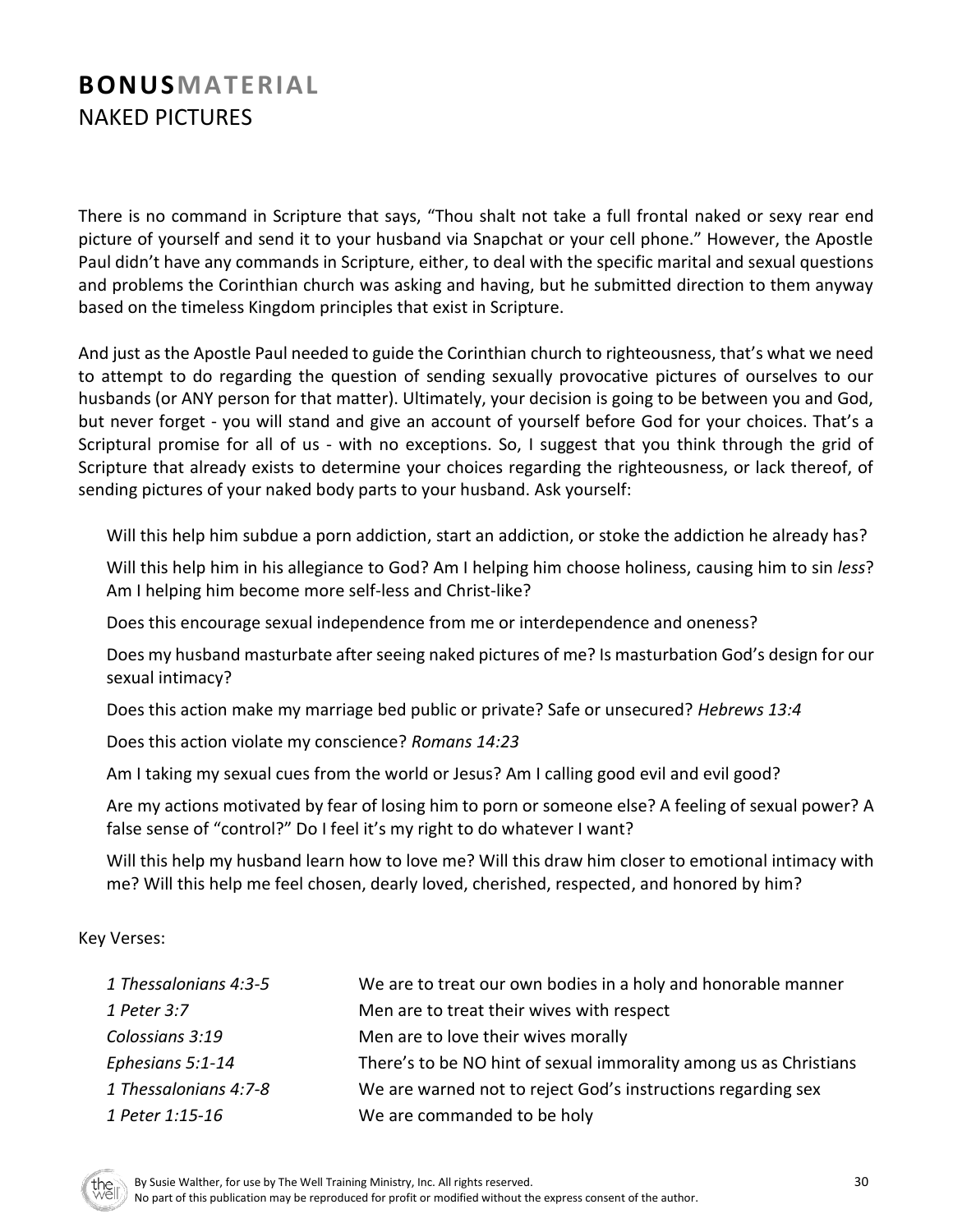# **BREAKOUTGROUPS**

# **FIRST GROUP TIME**

This group time is an icebreaker. Just relax and get to know each other.

Share your name and why you chose to come to *Renovated.* Use the following list of reasons as a starting point:

*I like doing regular marriage maintenance – going to marriage studies and conferences I was invited by a friend My marriage needs a tune up or some repair My marriage is nearing a breakdown I don't know why I'm here FOMO (fear of missing out) Other (please state what the "other" reason is)*

# **SECOND GROUP TIME**

This group time is aimed at reflection with application in view.

Look over Session 1 and share which perspective resonated with you the most.

Look over Sessions 2 and 3 and share where you feel you need to make an application as a wife – helpmate or submission, and in what way specifically.

## **THIRD GROUP TIME**

This group time is dedicated to praying together.

Each woman takes a turn praying in the direction of each segment. Be real and transparent with each other. God can do a miracle if you let Him!

Pray for yourself

Pray for your husband

Pray for God's Kingdom to manifest in and through your marriage *(e.g., joy, forgiveness, to be made new, oneness, kindness, purity, etc.)*

Pray for someone else's marriage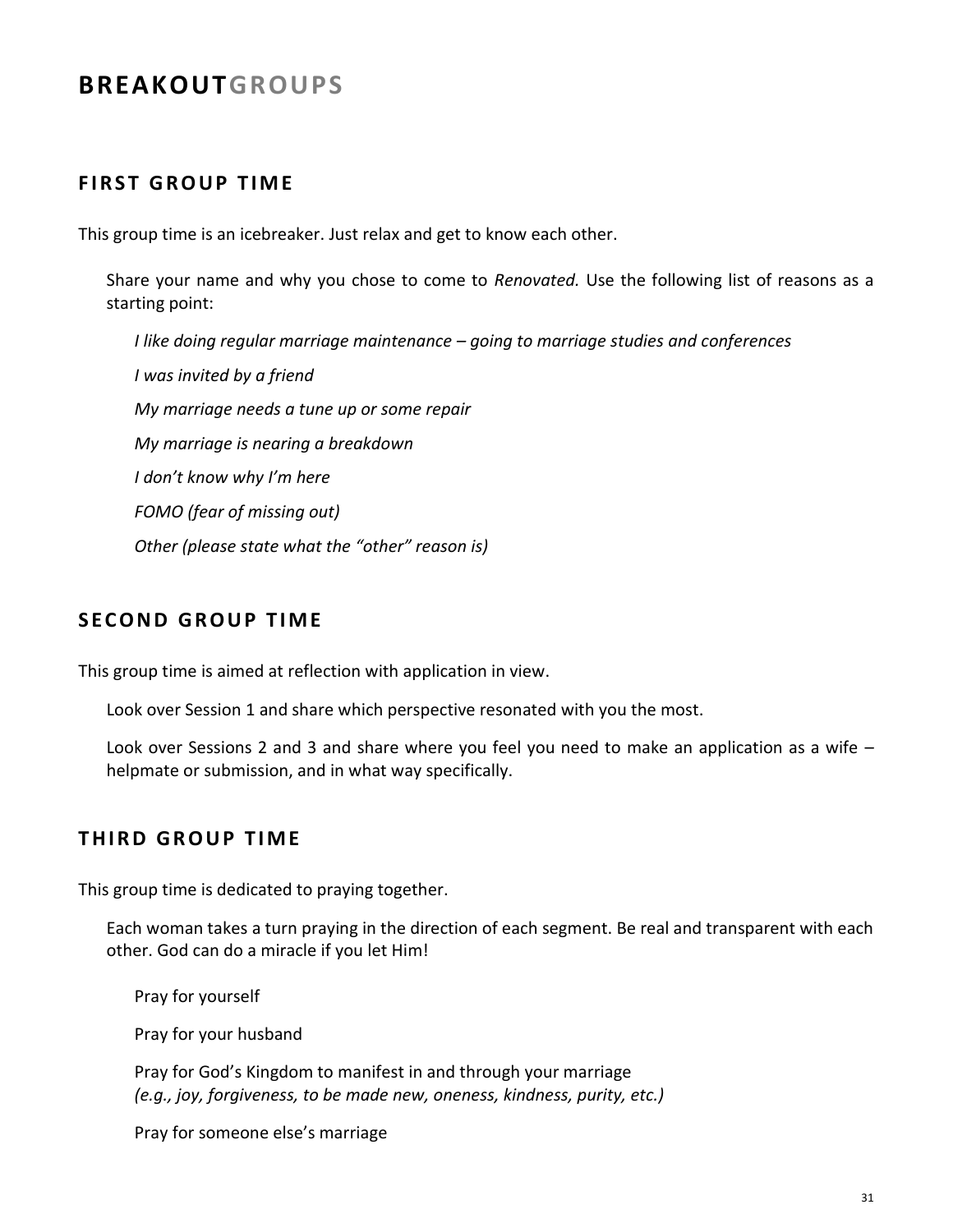# **RECOMMENDEDREADING**

#### **BeAttitudes of Marriage** by Mark Gungor

Nine straight-to-the-point devotionals emphasizing a way to "be" that allows us to experience the kind of marriage God intended for us to have.

#### **Every Woman's Battle** by Shannon Ethridge

*Understand the four components of female sexuality, design a new defense, cultivate intimacy with your husband and develop intimacy with the One and Only Lover who will satisfy your innermost needs – Jesus Christ.* 

#### **The Five Love Languages Series** by Gary Chapman

*Discover the ingredient missing from many relationships and learn how to communicate love in a way that can transform any relationship.*

### **For Women Only** by Shaunti Feldhahn

*An inside look at what's going on in your husband's head: understand his inner life, know his fears and needs, and hear what he wishes he could tell you.*

### **I Don't Wait Anymore** by Grace Thornton

*Are you single and have been waiting for life to turn out the way you expected? This encouraging book offers inspiration on how to let go of expectations that keep you stuck in waiting, and how to grasp God's adventure for you.*

#### **If My Husband Would Change I'd Be Happy** and Other Myths Wives Believe by Rhonda Stoppe

*Take captive the lies and myths you believe about your marriage and find fulfillment through God's truth.*

#### **Intimate Issues: 21 Questions Christian Women Ask About Sex** by Dillow and Pontus

*Insights about God's perspective on sex, and a variety of practical and creative ideas for enhancing your physical relationship with your husband.*

#### **Keep it Shut** by Karen Ehman

*A sobering look at how our words have the power to build or tear down everyone around us by either giving glory to the evidence of God in us, or to the raging fire consuming us.*

#### **Kingdom Marriage** by Tony Evans

*Learn how to grow your marriage into God's designed purpose as you live and love in the authority of the Kingdom of God.*

#### **Laugh Your Way to a Better Marriage** by Mark Gungor

*A humorous, yet provocative look at what's necessary to generate and maintain healthy habits and communication in your marriage.*

#### **Living Single** by Tony Evans

Encouragement to fully embrace your life based on the truths found in 1 Corinthians 7 – waiting on the Lord, working for the *Lord, fulfilling your personal calling, and what it means to be wedded to Him.* 

#### **Sacred Marriage** by Gary Thomas

*Learn to understand your marriage as a doorway to a closer walk with God that has holiness as an objective rather than mere happiness.*

#### **What's It Like to Be Married to Me?** by Linda Dillow

*An honest look at yourself from your husband's perspective and practical help to encourage any necessary changes.*

#### **Wired That Way** by Marita Littauer

*Understand the strengths and weaknesses of your own personality type and that of your husband to gain the necessary perspective to overcome differences that appear irreconcilable.*

*Books are recommended based on overall content.* 

*A recommendation does not imply agreement with every point of the authors' theology, interpretation, or praxis.*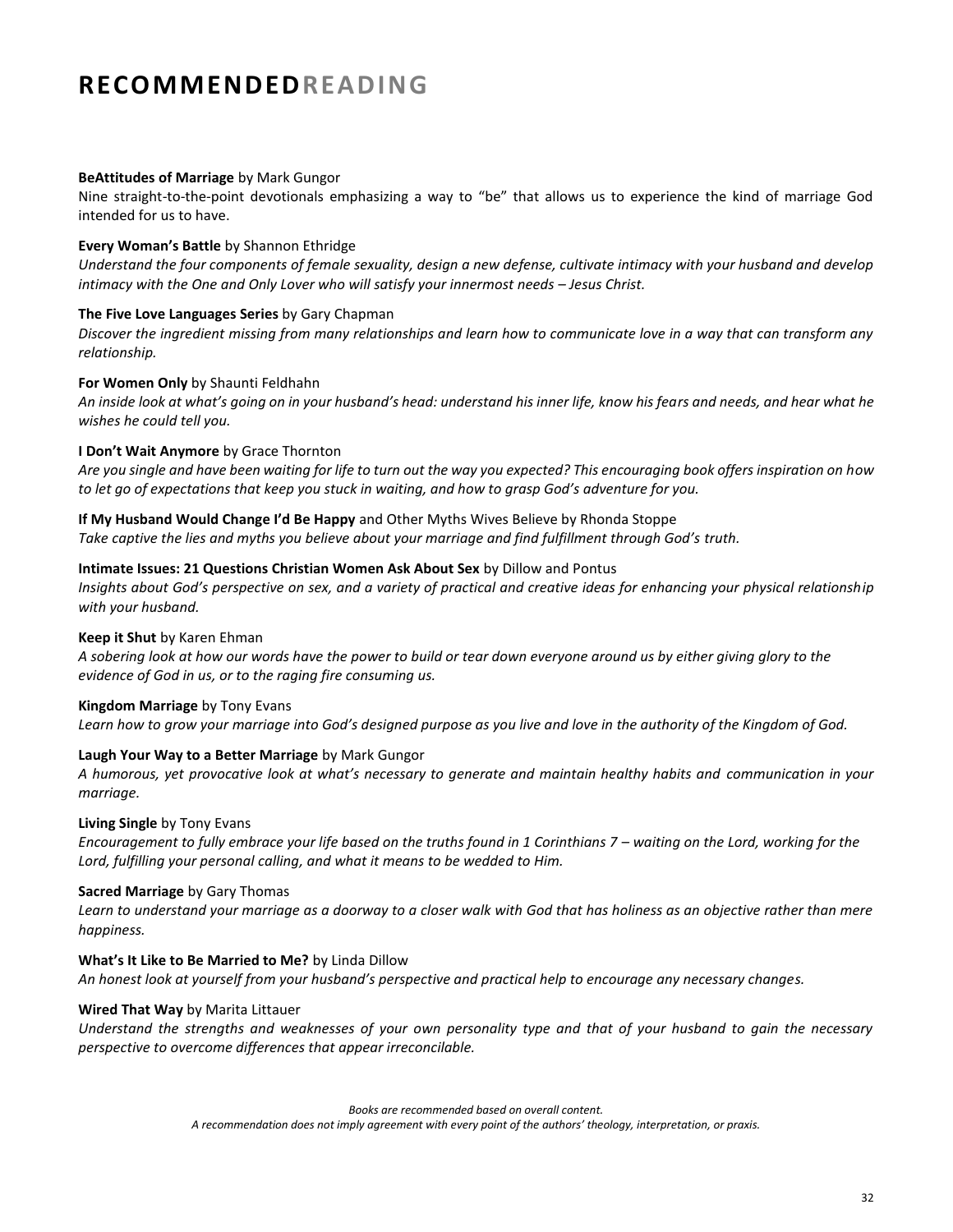# **MINISTRYRESOURCES**

This conference and simulcast is not designed to address serious problems that exist or persist in marriage. Sometimes a marriage needs much more. If that is your marriage, we encourage you to seek additional help immediately. Here are some ministries and people who are equipped to help beyond what this event can provide:

LOCAL Ministries: Tampa, FL

#### **Boundless Hope Christian Clinical Counseling**

Jolene Lantz, MA, LMHC | boundlesshope.net

Strong and compassionate, biblically centric mental health clinicians and counselors serving children, adolescents, adults and families

#### **Healing Grace**

Debbie Hamby  $\vert$  oasispregnancycenter.org

Confidential Bible studies and support groups aimed at encouraging recovery and restoring freedom to post-abortive women and women who have experienced sexual abuse and/or sexual sin

#### **L.I.F.E. Recovery**

Cathy Stone | idlewild.org/support-groups

Small group ministry and Bible study for co-dependent wives of husbands with addictions, especially drug, alcohol or sexual addictions

#### NATIONAL Ministries:

### **Deeper Still Retreat**

Karen Ellison | godeeperstill.org

Yearly weekend retreats for both women and men who have experienced or participated in an abortion as the mother or father of the child, moving each person toward lasting freedom

#### **Fight the New Drug**

fightthenewdrug.org

A non-Christian but must-see docuseries (Three 30-minute videos) on the effects of pornography on the brain, relationships, and the world in general. Excellent blogs and resources available via the website

#### **Laugh Your Way to a Better Marriage**

Mark Gungor | markgungor.com

A funny, but no fluff, conference that is highly insightful and practical and something a husband wouldn't mind attending. It explores the underlying dynamics of male/female relationships while offering great solutions to common relationship issues.

### **WIT (Whatever It Takes)**

Paul Speed | witministries.com

Conferences for men, women, and singles characterized by sexual addiction with an emphasis on breaking addictions and restoring the person and the marriage.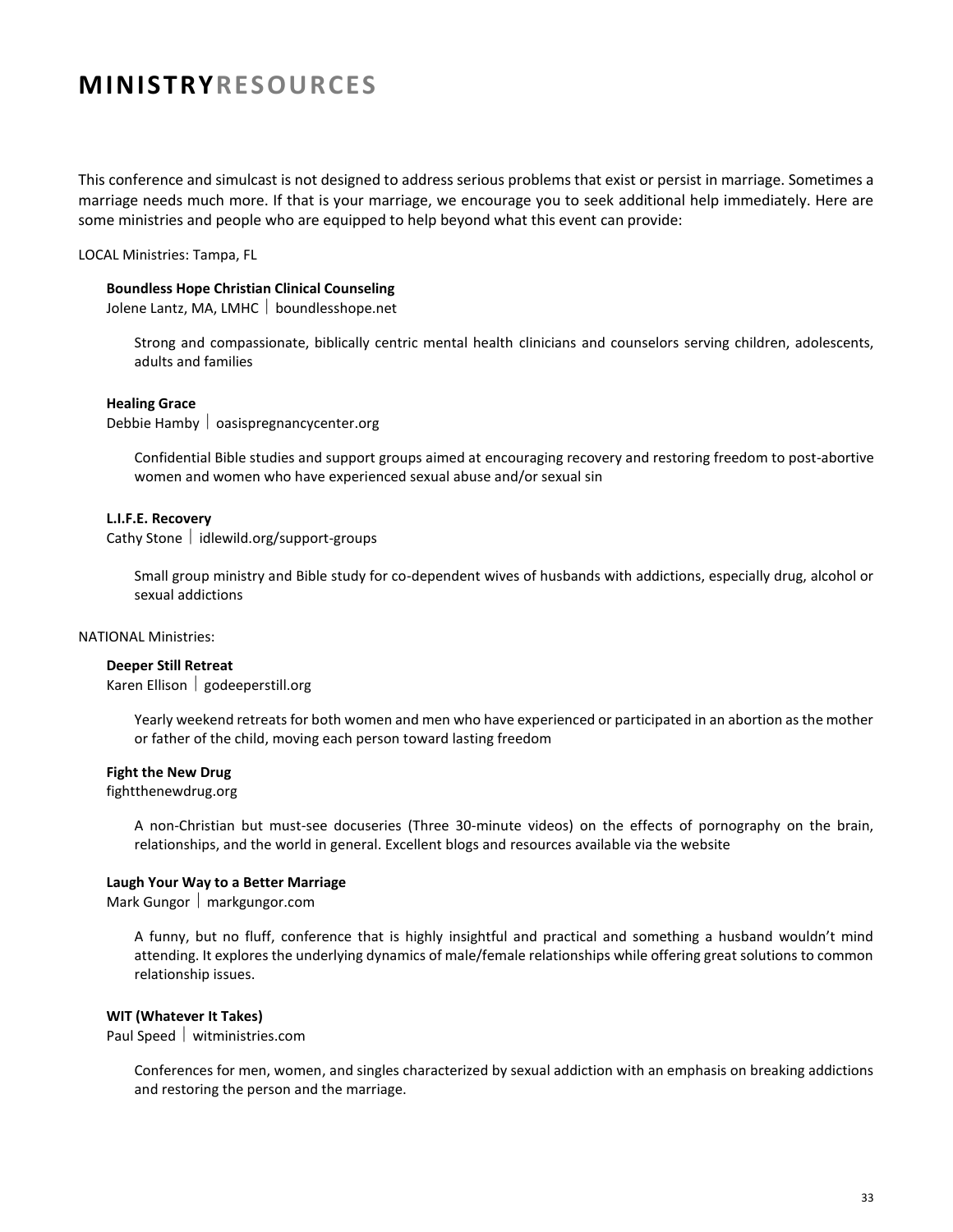**WELLINFO**

For more information about The Well, our conferences, trainings, or groups:

# **thewelltraining.org**

Follow us on Social for more info:





# **September 16-17, 2022**

Tampa Airport Marriott Tampa, FL

Operation Train Up a Woman (OTUAW) explores the critical need for discipleship in women's ministry. This two-day conference is a spiritual boot camp designed to equip and recalibrate women towards the biblical model of discipleship. The conference includes keynote messages, small groups, and workshops.

# **thewelltraining.org/conferences**